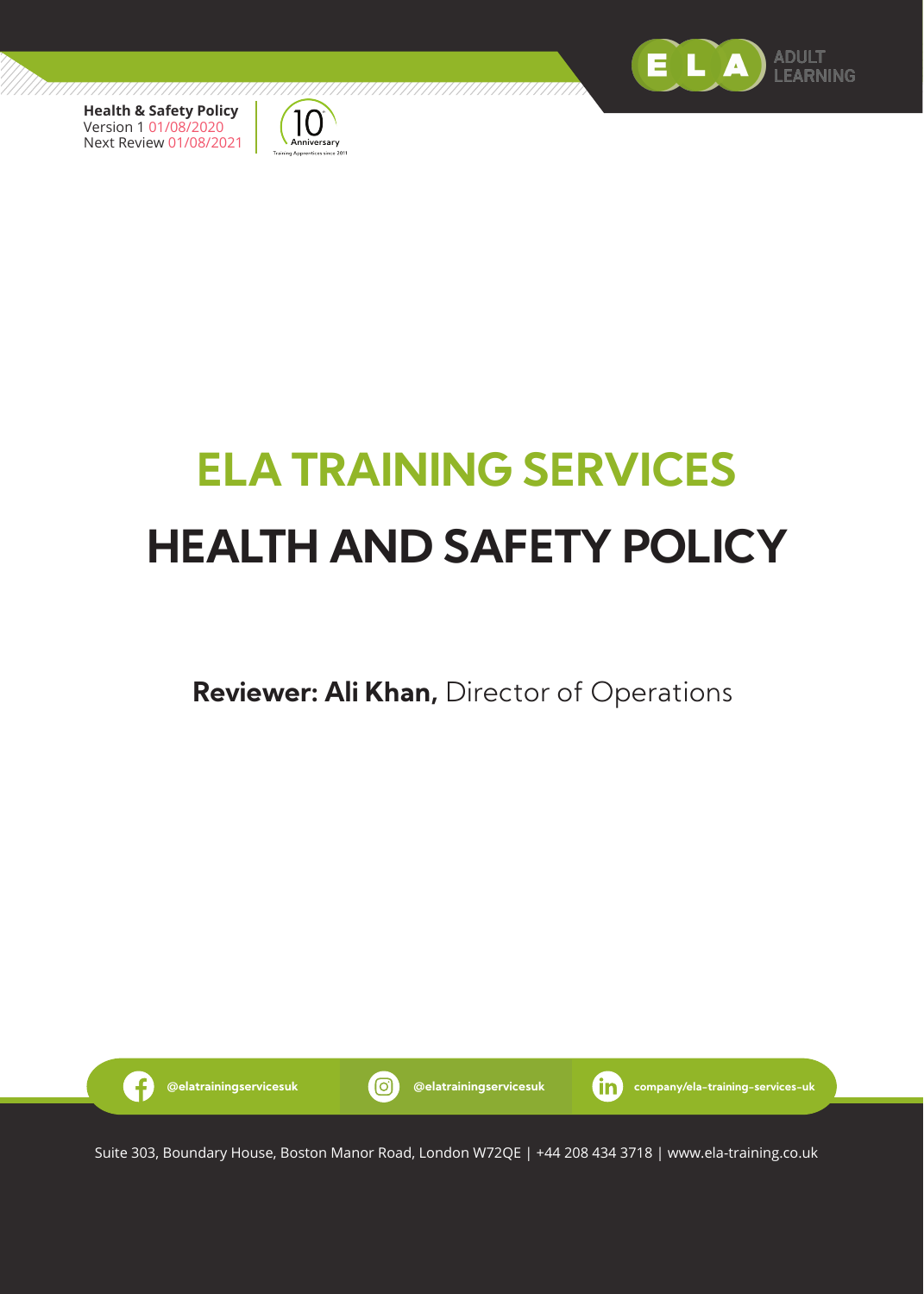



#### **Section One:**

| Policy Statement                                         | Page                                       |
|----------------------------------------------------------|--------------------------------------------|
| 1. Policy Statement                                      | 2                                          |
| <b>Section Two:</b>                                      |                                            |
| Safety Responsibilities                                  | Page                                       |
| 2.1 Introduction                                         |                                            |
| 2.2 Operations Director                                  |                                            |
| 2.3 Directors                                            | $\begin{array}{c} 3 \\ 3 \\ 3 \end{array}$ |
| 2.4 Managers                                             |                                            |
| 2.5 Team Leaders                                         | $\overline{4}$                             |
| 2.6 Safety Advisor                                       | $\overline{4}$                             |
| 2.7 Employees                                            | 4                                          |
| <b>Section Three:</b>                                    |                                            |
| Safety Arrangements                                      | Page                                       |
| 3.1 Accident Reporting - ELA Training Services employees | 6                                          |
| 3.2 First Aid Provision                                  | 8                                          |
| 3.3 Fire Safety Management                               | 9                                          |
| 3.4 Premises Safety                                      | 11                                         |
| 3.5 Risk Management                                      | 15                                         |
| 3.6 Stress Management                                    | 15                                         |
| 3.7 Training                                             | 17                                         |
| 3.8 Young People                                         | 19                                         |
| 3.9 Consultation                                         | 20                                         |
| 3.10 Alcohol, drugs and solvents                         | 21                                         |
| 3.11 Lone Working                                        | 23                                         |
| 3.12 Driving                                             | 25                                         |
| 3.13 Mobile Phone                                        | 26                                         |
| 3.14 Homeworking                                         | 28                                         |
| 3.15 Placement Employer Vetting                          | 29                                         |
| 3.16 Safe Learner Systems                                | 30                                         |
| 3.17 Off-site Learning Provision                         | 30                                         |
| 3.18 Safety Management System Review & Audit             | 31t                                        |

G

ELA

**ADULT** LEARNING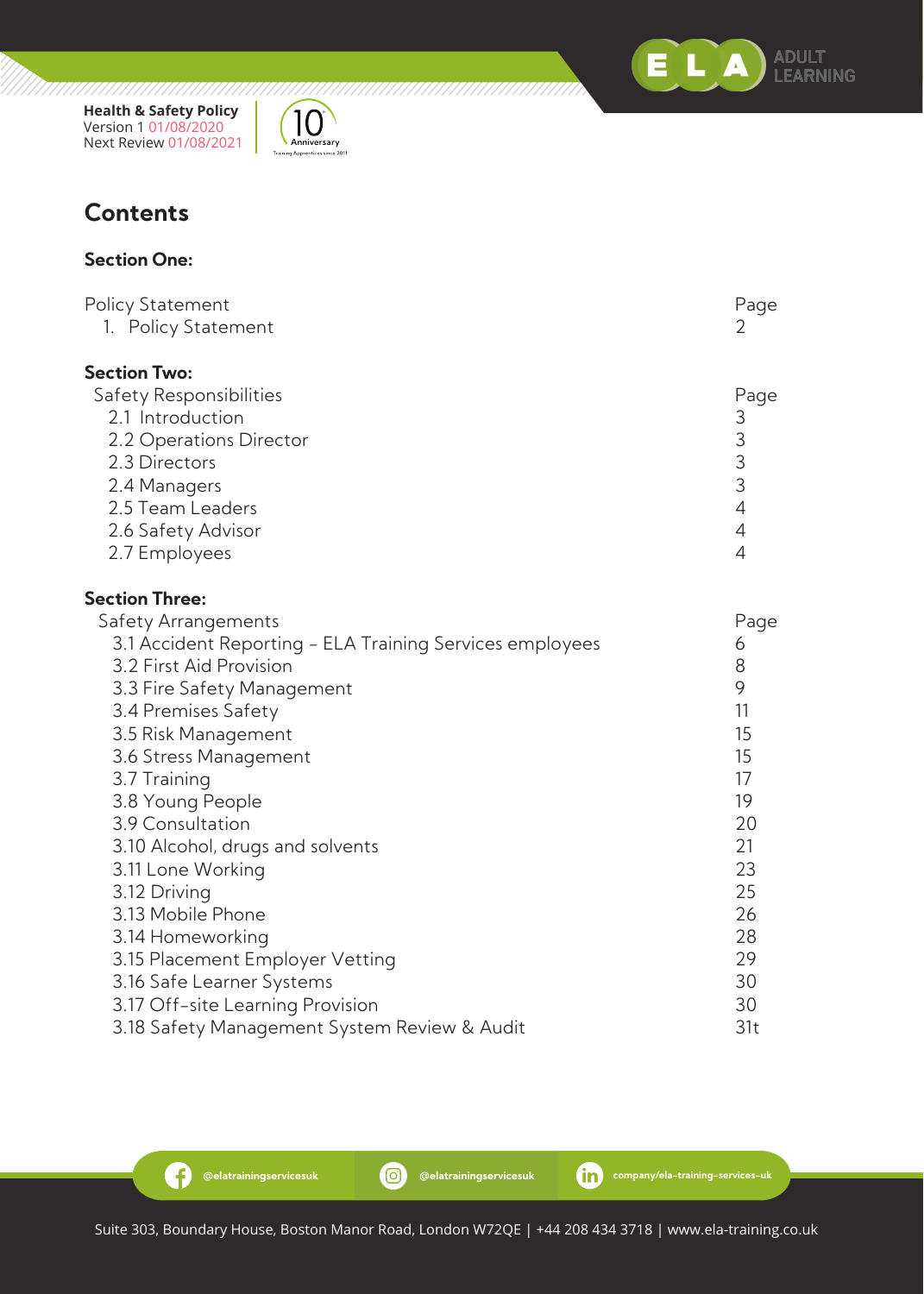



## **Section 1: Policy Statement**

ELA Training Services is committed to providing a safe and healthy working environment for all employees and clients. We therefore regard health and safety as a priority and an integral part of our business.

The Health and Safety at Work Act 1974 together with other related regulations, place specific responsibilities on both employers and employees. We intend, as a matter of policy, to comply, so far as is reasonably practicable, with all health and safety requirements.

When working with funded learning provision, ELA Training Services will endeavour to support and so far as is reasonably practicable, learners and stakeholders in a safe and constructive manner.

ELA TRAINING SERVICES is committed to providing and maintaining:

- Safe and healthy working conditions

Ð

- Relevant, appropriate and serviceable work equipment
- The safe storage, handling and use of hazardous substances
- Appropriate information, instruction and training for all staff to ensure competency
- The identification and control of health and safety risks arising from work activities
- An accident and work related ill health reporting, recording and investigation system
- A mechanism for consulting with staff on safety related topics

Directors, managers and employees have the responsibility for implementing the safety policy throughout the business operation. The specific arrangements for the operation of the policy and the personnel responsible for implementation are detailed in this policy document.

This Policy will be continually monitored and updated, particularly when changes in the scale and nature of the business operations occurs. As a minimum, the policy will be reviewed at least every 12 months.

| Review Date: 25.4.18 | <b>Review Date:</b> |  |
|----------------------|---------------------|--|
| Review Date:         | <b>Review Date:</b> |  |
| Review Date:         | <b>Review Date:</b> |  |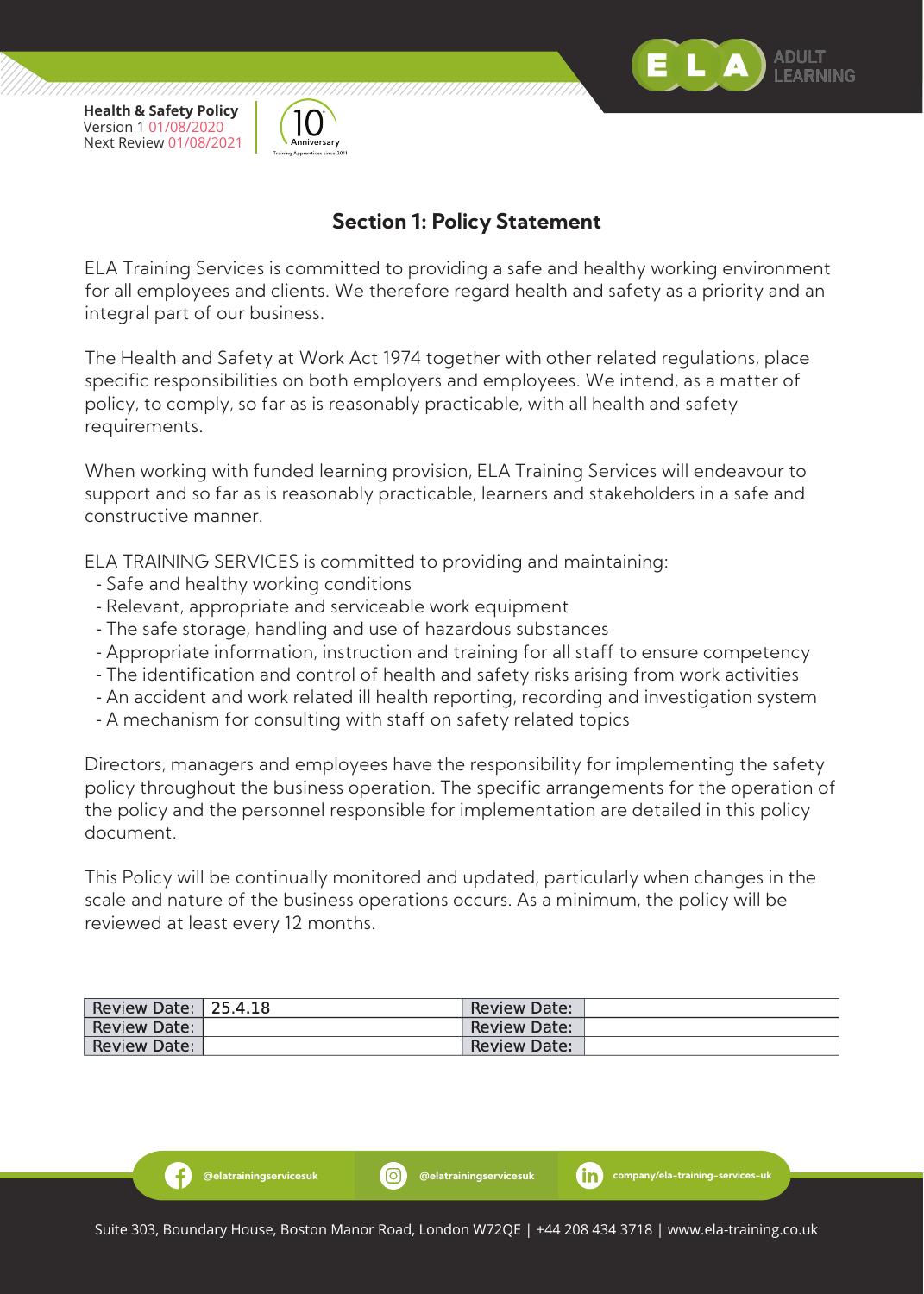



## **Section 2: Safety Responsibilities**

#### **2.1 Introduction**

 All managers and employees are responsible for completing their work in a manner that will not put their personal health and safety at risk or that of their colleagues or anyone that may be affected by their actions or omissions. Therefore it follows that all managers and employees have the right and the responsibility to decline to complete any work activity, which they consider to be unsafe.

#### **2.2 Operations Director**

The Operations Director will ensure that:

 There is an effective and efficient approach to health and safety within all parts of ELA Training Services

 The necessary resources are made available to provide competent safety management and for the continuous improvement of health and safety within ELA Training Services.

 There is a suitable organisation structure for planning, implementing, monitoring, reviewing and evaluating health and safety arrangements

 Policies and procedures are developed to meet legal, moral and best practice obligations

 All levels of management understand, actively support and implement ELA Training Services' Health and Safety Policy and associated procedures

 Employees with specific responsibilities have the necessary authority, expertise, training and resources to exercise their responsibilities effectively

 All staff are consulted on health and safety matters, by ensuring that safety is included as an agenda item at each of the ELA Training Services staff meetings

#### 2.3 Directors

Within their specific division each Director will ensure that:

 There is an effective and efficient approach to health and safety within their specific division of ELA Training Services.

 There is a suitable organisation structure for implementing health and safety arrangements

 Specific safety policies, procedures and documentation are implemented effectively

 All staff within their area of control understand, actively support and implement ELA Training Services' Health and Safety Policy and associated procedures

 All staff are consulted on health and safety matters, by ensuring that safety is included as an agenda item at each of the ELA Training Services staff meetings

Æ.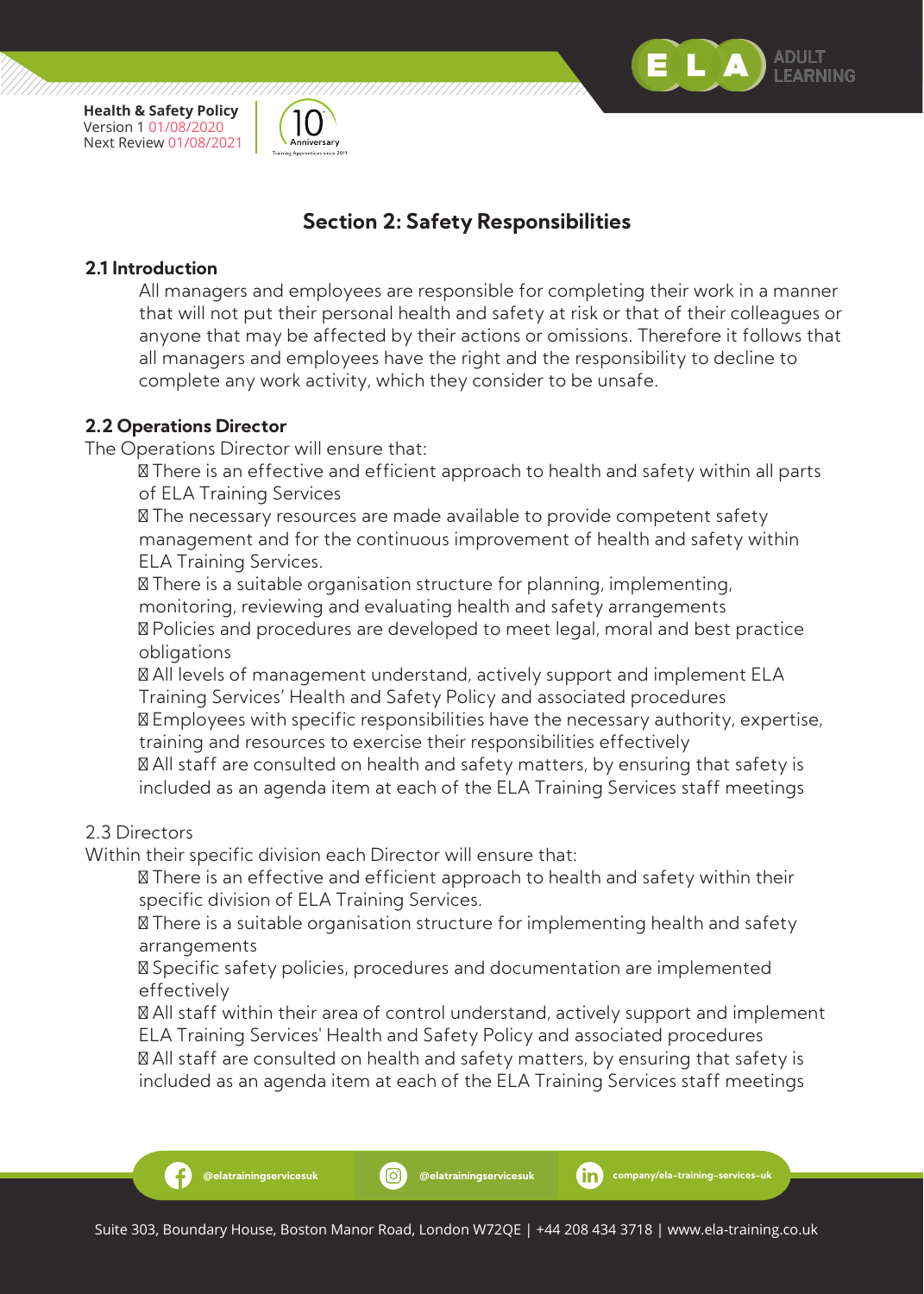



All Managers will ensure that:

- There is an effective and efficient approach to health and safety within their department/area

 - There is a suitable organisation structure for implementing health and safety arrangements

 - They and their staff understand their responsibilities for health and safety, as defined in the health and safety policy and are capable of performing their duties to the required standard

 - There is a consistent implementation of ELA Training Services policies and procedures within their area of accountability

 - All staff under their control are properly trained and supervised, and in particular, receive adequate induction training and on and off the job training in appropriate aspects of health, safety and welfare

 - That they complete risk assessments for their office areas/teams/tasks within their responsibility and implement the risk assessment findings

- Maintain high standards of housekeeping in their offices/teams

 - That all accidents to staff, visitors and funded learners are recorded, reported and investigated by a competent person in accordance with the ELA Training Services accident system.

 - That they co-operate with the Operations Director, Directors and Safety Adviser on health and safety matters and that they complete any other reasonable health and safety activity

#### **2.5 Team Leaders/Supervisors**

All Team Leaders will ensure that:

 - There is an effective and efficient approach to health and safety within their department/area

 - There is a suitable organisation structure for implementing health and safety arrangements

 - They and their staff understand their responsibilities for health and safety, as defined in the health and safety policy and are capable of performing their duties to the required standard

 - There is a consistent implementation of ELA Training Services policies and procedures within their area of accountability

- All staff under their control are properly trained and supervised, and in particular, receive adequate induction training and on and off the job training in appropriate aspects of health, safety and welfare

 - That they complete risk assessments for their office and teams within their area of responsibility and implement the risk assessment findings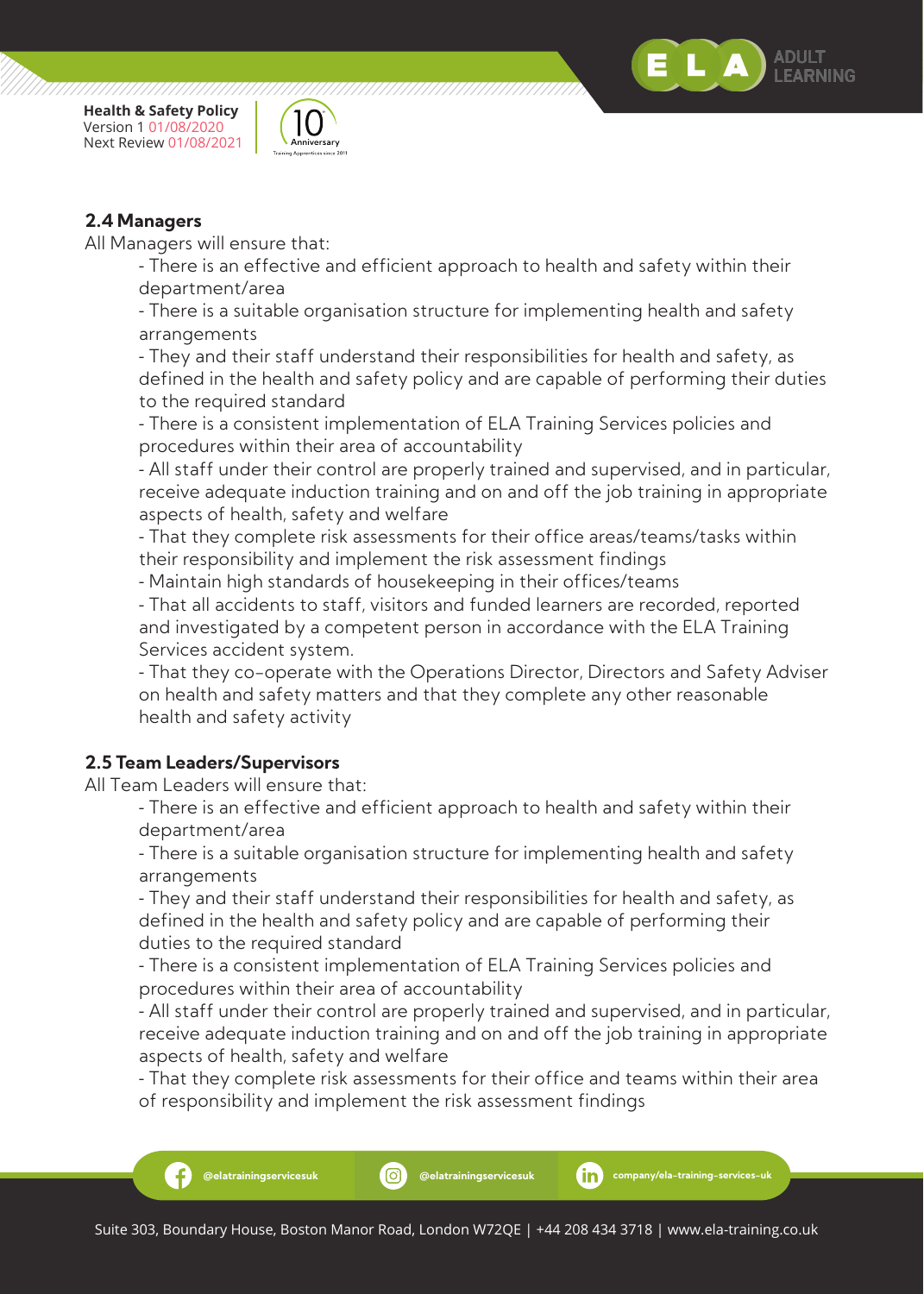

- Maintain high standards of housekeeping in their offices/teams

 - That all accidents to staff, visitors and funded learners are recorded, reported and investigated by a competent person in accordance with the ELA Training Services accident system.

 - That they co-operate with the Operations Director, Directors and Safety Adviser on health and safety matters and that they complete any other reasonable health and safety activity.

#### **2.6 Health and Safety Adviser**

The Health and Safety Adviser has specific responsibilities which include:

- The provision of advice, guidance and changes in safety legislation to the ELA

Training Services Operations Director, Directors, managers and staff

 - The development and updating of all health and safety policy, arrangements, procedures and documentation

 - The provision of advice and assistance where required during the investigation of accidents

 - Ensuring that the ELA Training Services Health and Safety Policy is reviewed and updated in line with the operational needs of the business

#### **2.7 Employees**

Ð

All members of staff have a duty to:

 - Take reasonable care of the health and safety of themselves and of other persons who may be affected by their acts and omissions at work

 - Co-operate with their employer to enable the employer to perform, or comply with, any legal duty or requirement

 - Not to interfere with, or misuse, equipment provided in the interest of health and safety

 - Use equipment, procedures and documentation provided for their work as they have been trained

- Not to use equipment they have not been trained to use

 - Inform their manager of any work situation that represents a serious and immediate danger to themselves and others

- Report all accidents immediately and enter the details in the accident book
- Keep their working area and work equipment clean and tidy to minimise risk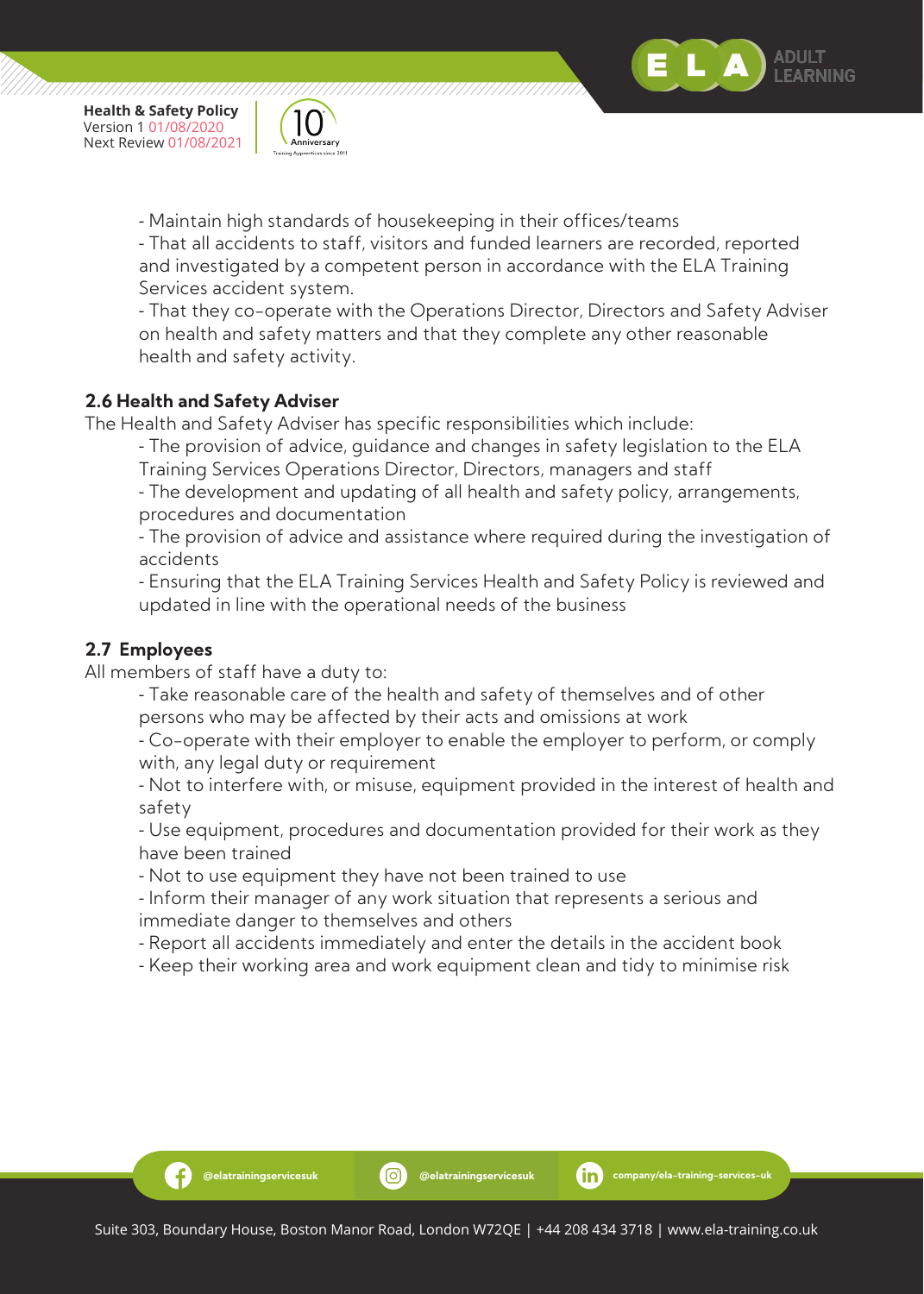



## **Section 3: Safety Arrangements**

#### **3.1 Accident Reporting - ELA Training Services employees**

#### **Aims**

The aim of this procedure is to ensure that all accidents, occupational diseases and dangerous occurrences, involving ELA Training Services employees, are reported and investigated to determine the cause and appropriate action taken to prevent a re-occurrence.

#### **Rationale**

ELA Training Services is responsible for ensuring, so far as is reasonably practicable, the health, safety and welfare of staff, visitors and learners whilst participating on funded programmes.

#### **Principles**

All accidents must be recorded in the ELA Training Services' local centre Accident Book. Accidents resulting in a 3 day absence from work exceeding 3 or more days, and accidents reportable under R.I.D.D.O.R should be reported to the Health and Safety Advisor and the Health and Safety Executive.

#### **Roles and Responsibilities**

#### **Trainer/Assessors**

All trainer/assessors must be report all accident in the ELA Training Services local accident book. As outlined above, if it is a Road traffic accident then the Operations Director must be informed.

#### **Managers/Team Leaders**

Ð

All managers/team leaders are responsible for informing staff that all accidents must be recorded and ensuring that all accidents are investigated and reports submitted immediately to the Health and Safety Adviser.

#### **Directors**

Where it is deemed necessary and appropriate, the Health and Safety Adviser should inform the Directors and the Operations Director. An investigation should then be completed, to identify the accident causes and any remedial action.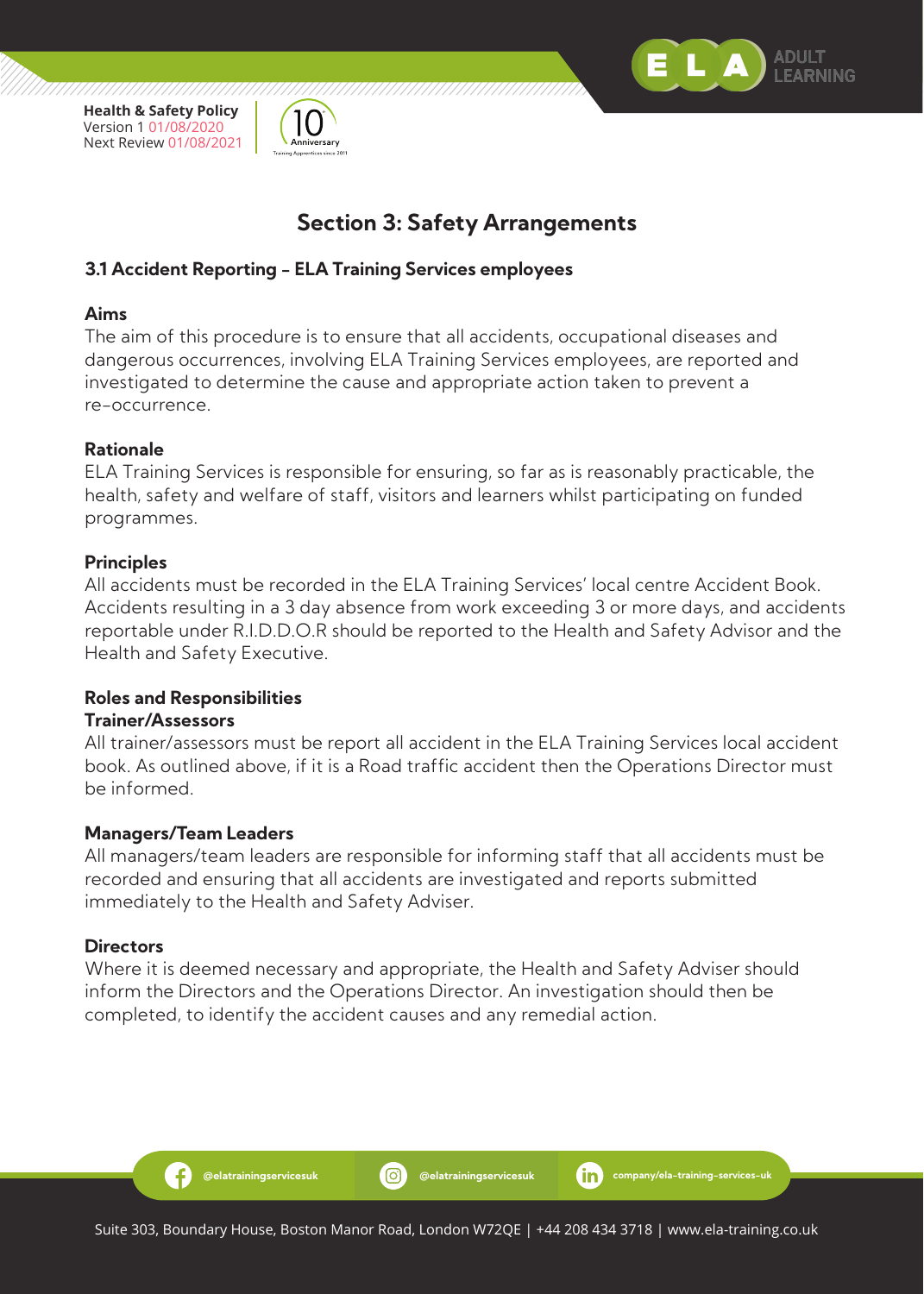



#### **Management of Systems Reporting Of Injuries, Diseases and Dangerous Occurrence Regulations (1995) Fatality/Specified Injury/Over seven day injury/Dangerous Occurrence**

In the event of a RIDDOR reportable incident, or an occupational disease, the relevant manager must inform the Health and Safety Adviser immediately. Once investigated, the Health and Safety Adviser must inform the relevant enforcing authority (Health and Safety Executive HSE) by the quickest means possible, usually by telephone or on the Internet, and then submit a form F2508/F2508A to them within 15 days of the incident occurring. The Health and Safety Adviser should retain a copy of the form for recording purposes.

#### **Follow up Action**

The Manager, in conjunction with the Safety Adviser should ensure that all remedial actions to prevent a re-occurrence are completed within an agreed time scale.

The Health and Safety Adviser should review all accident and incident reports, F2508 forms, F2508A forms, and recommend further action as appropriate to the Operations Director and Directors.

## **3.2 FIRST AID PROVISION**

#### **Aims**

ELA Training Services has a duty under the Health and Safety First Aid Regulations, to provide suitable and sufficient first aid facilities for all staff.

#### **Rationale**

ELA Training Services is responsible for ensuring, so far as is reasonably practicable, the health, safety and welfare of staff and visitors.

#### **Principles**

ELA Training Services will inform all employees of the arrangements that have been made in connection with the provision of first aid facilities, including equipment and those employees trained in first aid.

#### **Roles and Responsibilities Trainer/Assessors**

Ð

All trainer/assessors are to be aware of the location of relevant first aid kits, including in their vehicles if relevant, and the location of first aid qualified staf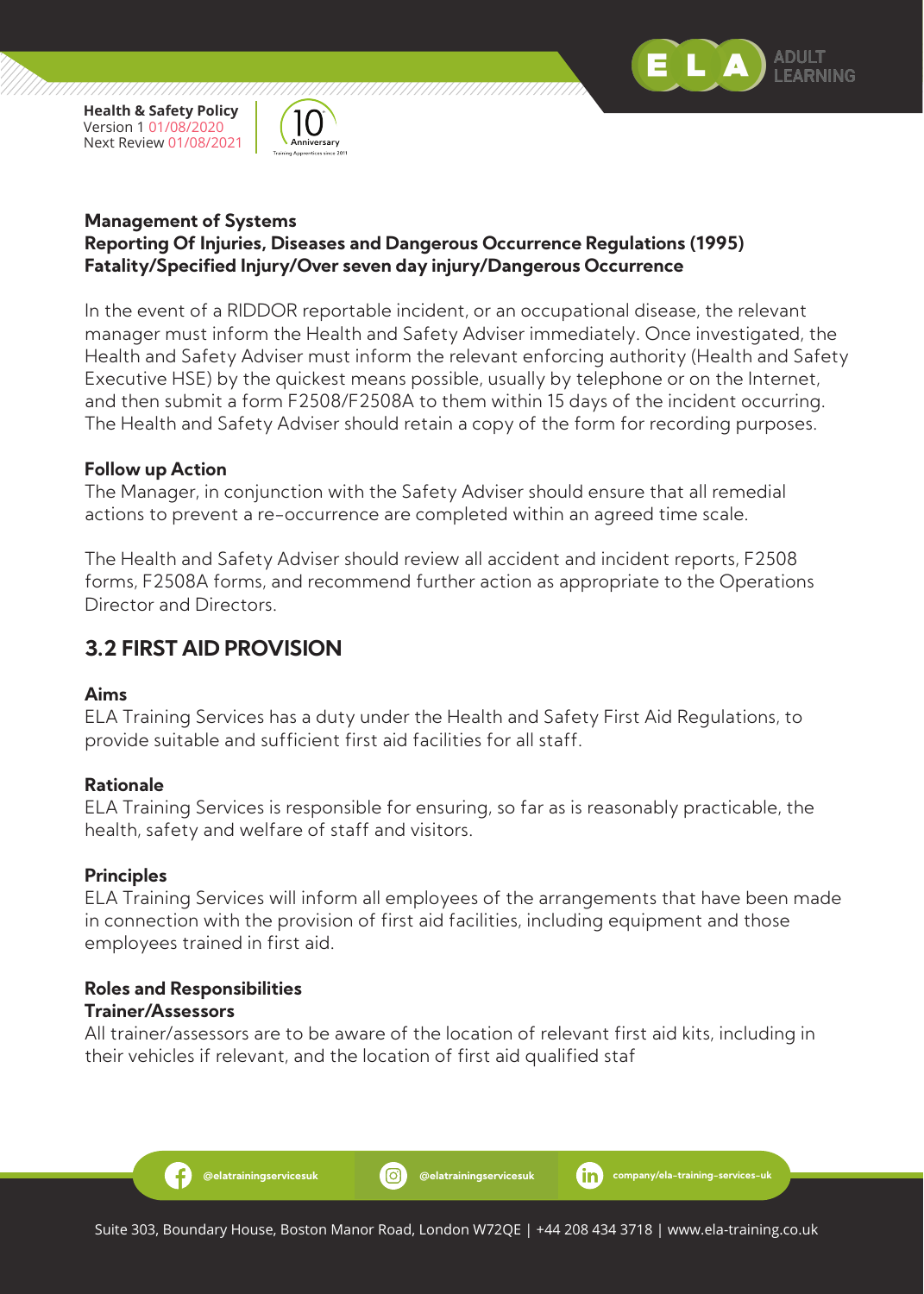



77777777777777

#### **Managers/Team Leaders**

All managers/team leaders are responsible for ensuring the provision of and the re-stocking of relevant first aid kits with their areas of responsibility.

#### **Directors**

All Directors are responsible for ensuring that their teams/divisions have access to relevant first aid provision.

#### **Management of Systems**

To meet this requirement ELA Training Services will:

 - Display on notice boards (company intranet), the names and telephone numbers of any employees trained in first aid

 - Provide access for all staff to an adequately stocked first aid kit, which will be clearly identified. Including where appropriate travelling first aid kits

 - Arrange for the continuity of training to maintain a satisfactory number of employees qualified in first aid, (one per office location)

During induction training, employees will be informed of:

- Their responsibilities in the event of an accident
- The location of their local First Aider and first aid kit
- First aid and accident reporting procedures

Whilst ELA Training Services has no legal responsibility to provide assistance for nonemployees, it is our policy to provide emergency cover for visitors and contractors on the premises of ELA Training Services, to ensure safe evacuation to the nearest medical services.

## **3.3 Fire Safety Management**

#### **Aims**

This procedure outlines the principals of fire safety management for ELA Training Services.

#### **Rationale**

ELA Training Services is responsible for ensuring, so far as is reasonably practicable, the health, safety and welfare of staff and visitors at each company centre location.

#### **Principles**

ELA Training Services will inform all employees of the arrangements that are in place in relation to fire safety management and safe evacuation from premises

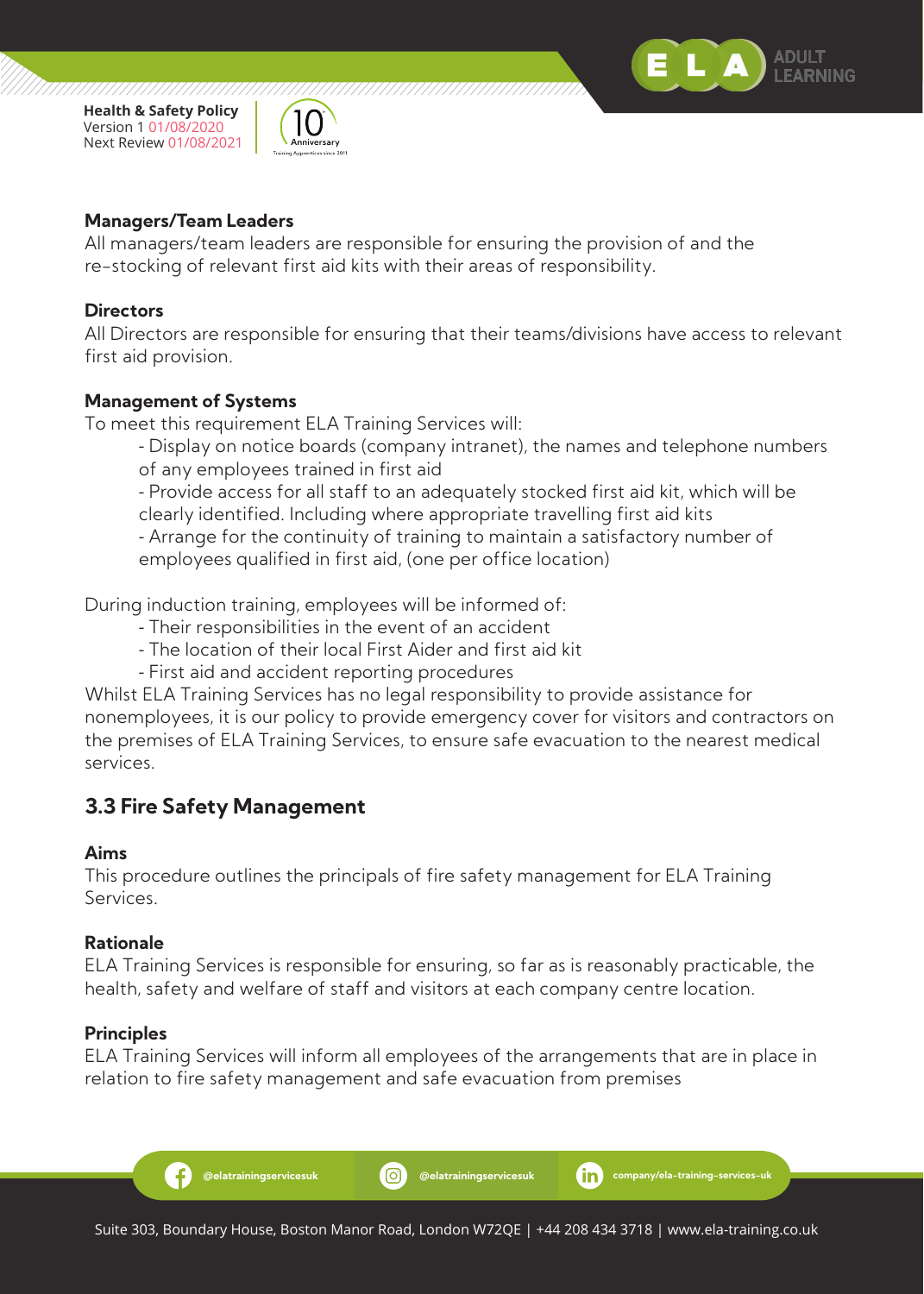



77777777777777

## **Roles and Responsibilities**

#### **Trainer/Assessors**

All trainer/assessors must ensure that they are familiar with the mechanism for raising the alarm, the evacuation procedure and routes and the assembly point at each location where they work or visit.

#### **Managers/Team Leaders**

All managers/team leaders are responsible for informing staff of the fire safety management system for each specific office location.

#### **Directors**

All Directors are responsible for ensuring that their teams/divisions are fully aware of the fire safety management system for each specific office location.

#### **Management of Systems**

All employees are required to familiarise themselves and understand the Fire and Emergency Evacuation procedures for ELA Training Services' office.

Please ensure that you know:

The location of your nearest FIRE EXIT and where it exits the building;

The Assembly Point;

The locations of your nearest fire alarm call point.

As part of the induction programme, each employee will be briefed on the evacuation route(s), the fire alarm call points and the location of the Assembly Point.

Fire risks for ELA Training Services' centres or areas of the premises will be assessed by the relevant manager in conjunction with the Health and Safety Advisor, as part of the risk assessment programme. The Fire Risk Assessment document is at appendix HS001 of the Safety Policy.

The Business Centre landlords are responsible for ensuring that fire appliances on the premises are tested regularly with the tests recorded. This is completed, under contract.

## **What to do in the case of fire**

**A.** By the Person discovering the fire:

- a. Ensure that no one is in immediate danger
- b. Sound the fire alarm at the nearest break glass alarm point (the 'Break Glass' alarm points are on the main exit routes); and
- c. Leave the building by the nearest FIRE EXIT and go to the Assembly Point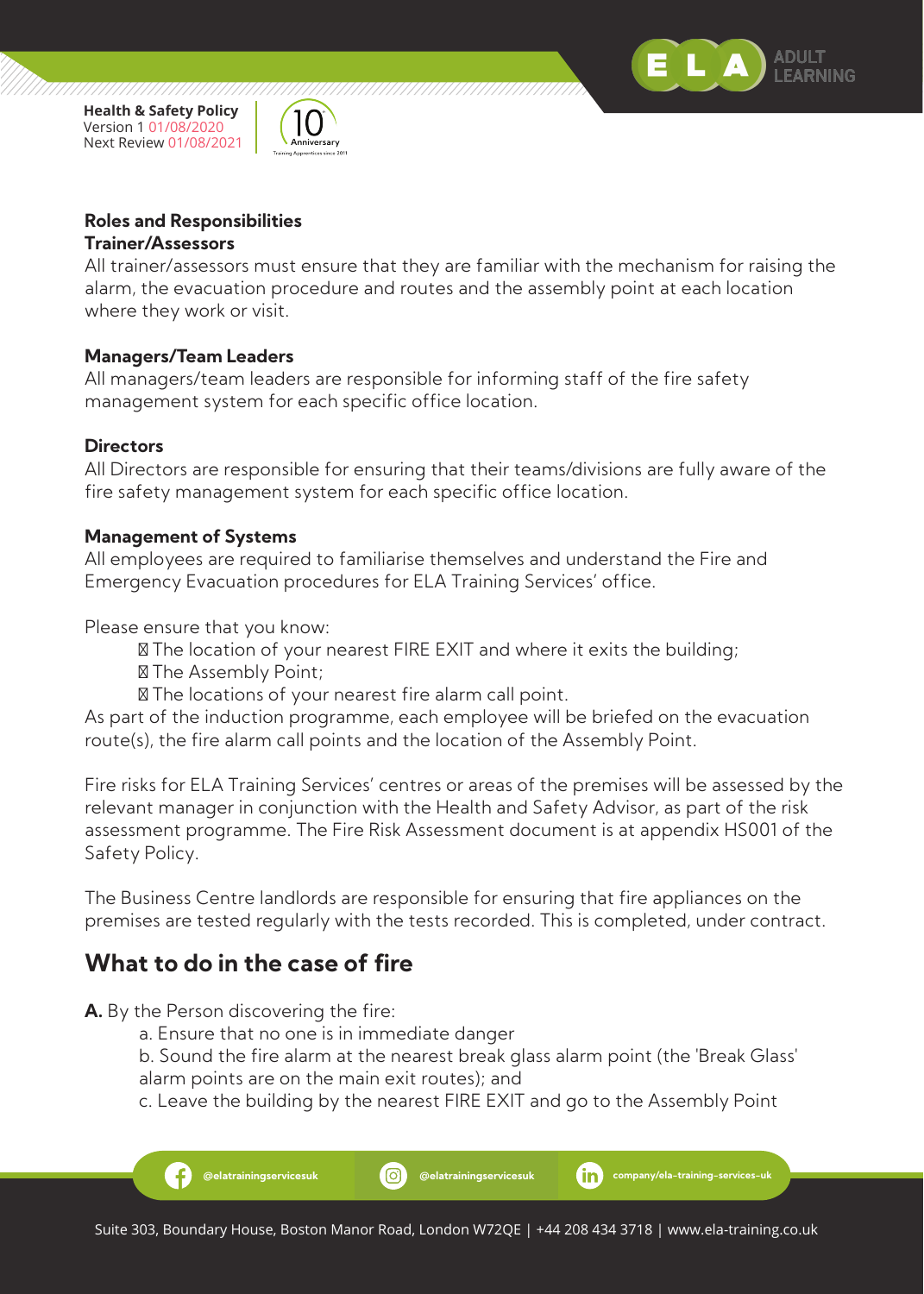



**B.** By all other staff not committed to specific Fire Duties, on hearing the alarm:

a. Leave the building via the nearest FIRE EXIT

b. Do not return to your desk to collect personal belongings

 c. Go straight to the Fire Assembly Point, obeying the instructions of the Fire Wardens

 d. If you have visitors with you, please ensure they are escorted safely from the building to the Fire Assembly Point

e. Do not use the lifts

#### **Further Information**

#### **https://www.gov.uk/government/publications/making-your-premises-safe-from-fire https://www.gov.uk/workplace-fire-safety-your-responsibilities https://www.gov.uk/workplace-fire-safety-your-responsibilities/fire-safety-advice-doc uments**

One specific fire evacuation procedure per centre as an appendix Provision of a fire file for each ELA Training Services centre

## **3.4 Premises Safety**

#### **Aims**

The aim of this procedure is to outline the safety system used in each ELA Training Services Centre.

#### **Rationale**

ELA Training Services is responsible for ensuring, so far as is reasonably practicable, the health, safety and welfare of staff through whilst working within a ELA Training Services' Centre.

#### **Principles**

Ensuring the Health, safety and welfare of staff whilst based in or working within the ELA Training Services Centre.

# **Roles and Responsibilities**

#### **Trainer/Assessors**

Ð

All trainer/assessors must ensure that they are familiar with the safety system within the ELA Training Services Centre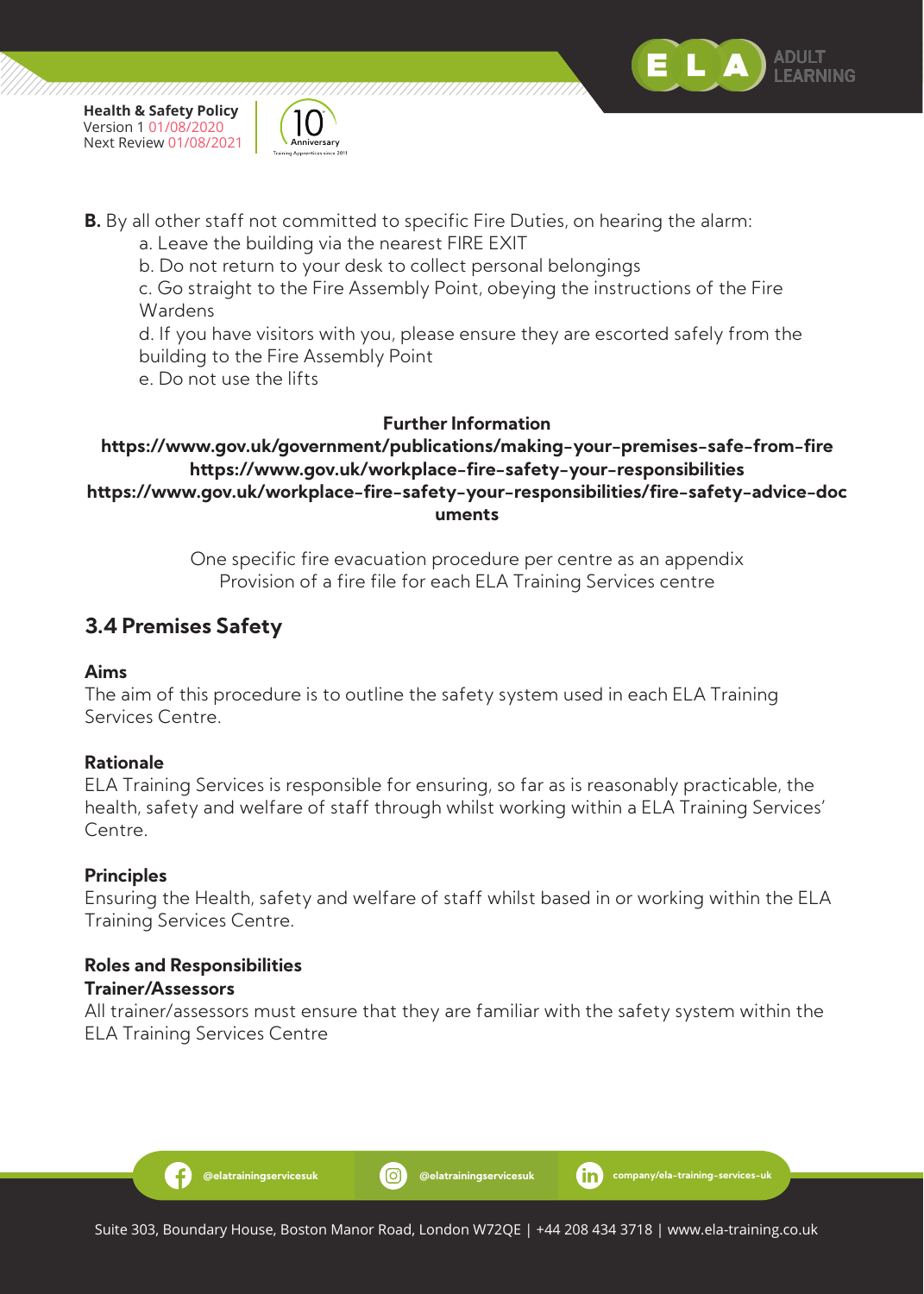



#### **Managers/Team Leaders**

All managers/team leaders are responsible for ensuring the health and safety of their team whilst based in the ELA Training Services Centre.

#### **Management of Systems**

#### **a) ELECTRICAL SYSTEMS AND EQUIPMENT POLICY**

It is the policy of ELA Training Services to comply with the Electricity at Work Regulations. We will reduce electrical hazards to a minimum by using:

- Competent or qualified persons for any repair maintenance tasks
- Competent or qualified persons for regular inspecting and testing
- Safe systems of work for all work carried out on electrical systems
- Safe, suitable and approved materials and equipment

Regular inspections and testing shall be carried out with electrical installations being tested every five years. Portable appliance testing will take place at a frequency determined by the risks associated with their use. Electrical risks will be assessed as part of the Management Risk Assessment.

All employees are reminded that no personal portable electrical equipment, i.e. kettles, fans, etc, are permitted onsite unless presented for inspection, tested and authorised.

#### **b) Visitors Policy**

ELA Training Services accepts our duty to protect visitors to our premises from harm and recognise also that visitors may pose a risk to our employees. Therefore our policy for the control and well-being of visitors on our premises is as follows:

 - We will ensure that we know visitors are onsite by requiring them to sign in and out in the visitors book, as defined within each Business Centre location

 - In the event of a fire alarm, the person who is accompanying the visitor should take the visitor to the assembly point and ensure that they remain there until it is safe to return to the premises.

 - We will provide assistance if necessary and ensure all casualties are evacuated to the nearest medical services, if appropriate.

#### **c) Welfare Facilities**

Ŧ

In line with the requirements of the Workplace (Health, Safety and Welfare) Regulations 1992, ELA Training Services is committed to providing a safe place of work, with appropriate welfare facilities. These will include the following:

 - The provision of a good working environment, with all appropriate health and safety support facilities.

- Safe access to, and egress from the office environment.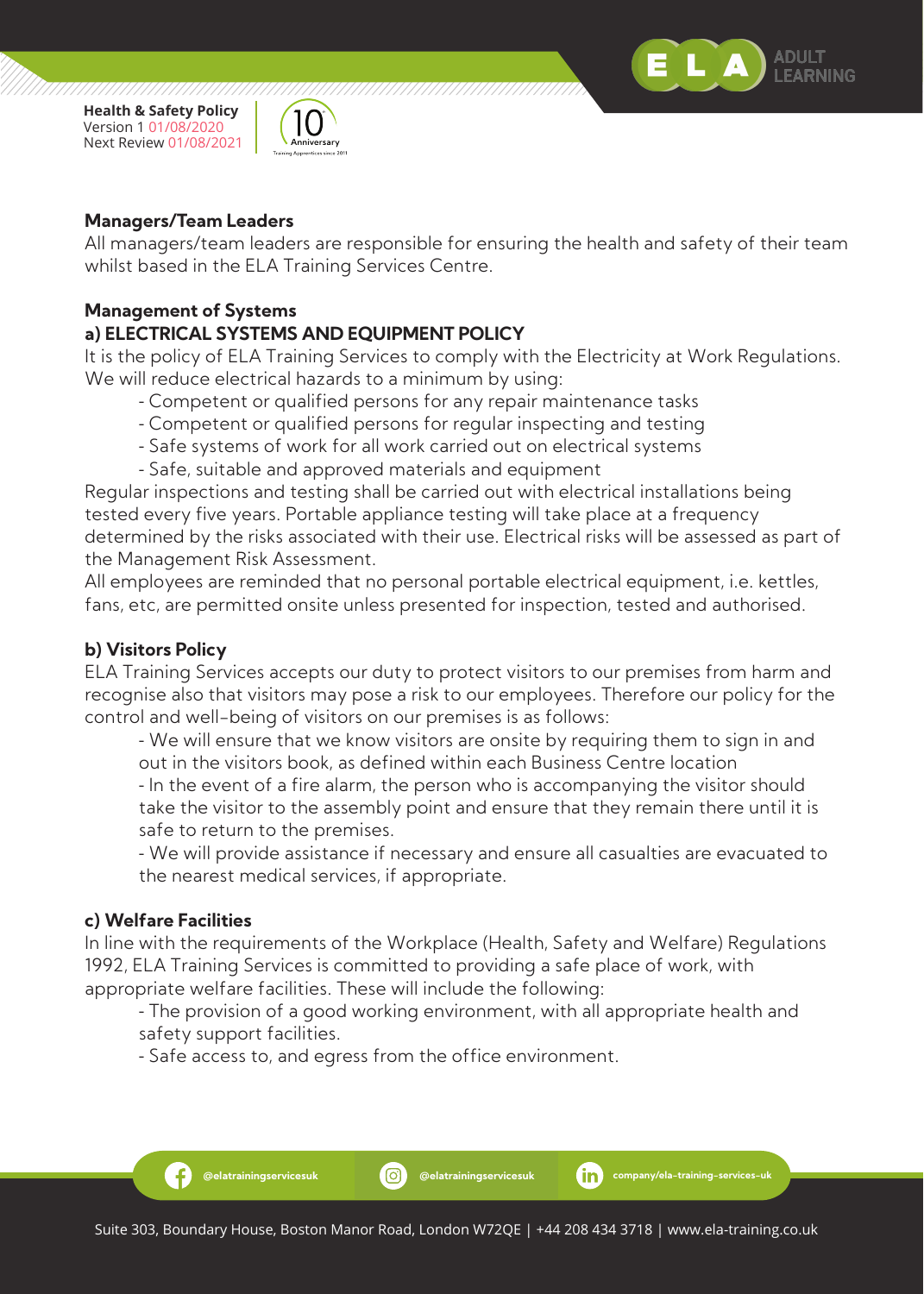





- 1. Hot beverage areas
- 2. Cold water supply
- 3. Toilet facilities

In the provision of all of the above facilities, all employees have the responsibility to ensure that such facilities are not abused or misused. All employees are requested to support the organisation in maintaining a high standard of welfare facilities, and also to report where such standards are not maintained.

ELA Training Services requires good housekeeping at all times within the centre. It is the responsibility of all managers to ensure that these standards are met within their department/team.

## **3.5 Risk Management**

#### **Aims**

The aim of this procedure is to outline the risk management system used throughout ELA Training Services.

#### **Rationale**

ELA Training Services is responsible for ensuring, so far as is reasonably practicable, the health, safety and welfare of staff through the implementation of a robust risk management programme.

#### **Principles**

The primary risk management principals are the identification of significant risks and the implementation of suitable control measures to eliminate or minimise the risks identified.

# **Roles and Responsibilities**

#### **Trainer/Assessors**

All trainer/assessors must ensure that they are familiar with the risk management system and associated documentation.

#### **Managers/Team Leaders**

All managers/team leaders are responsible for completing all specific risk assessments, as part of the risk management system, within their area of control or team.

#### **Directors**

All Directors are responsible for ensuring that risk assessments are completed, as part of the risk management system, within their division or team.

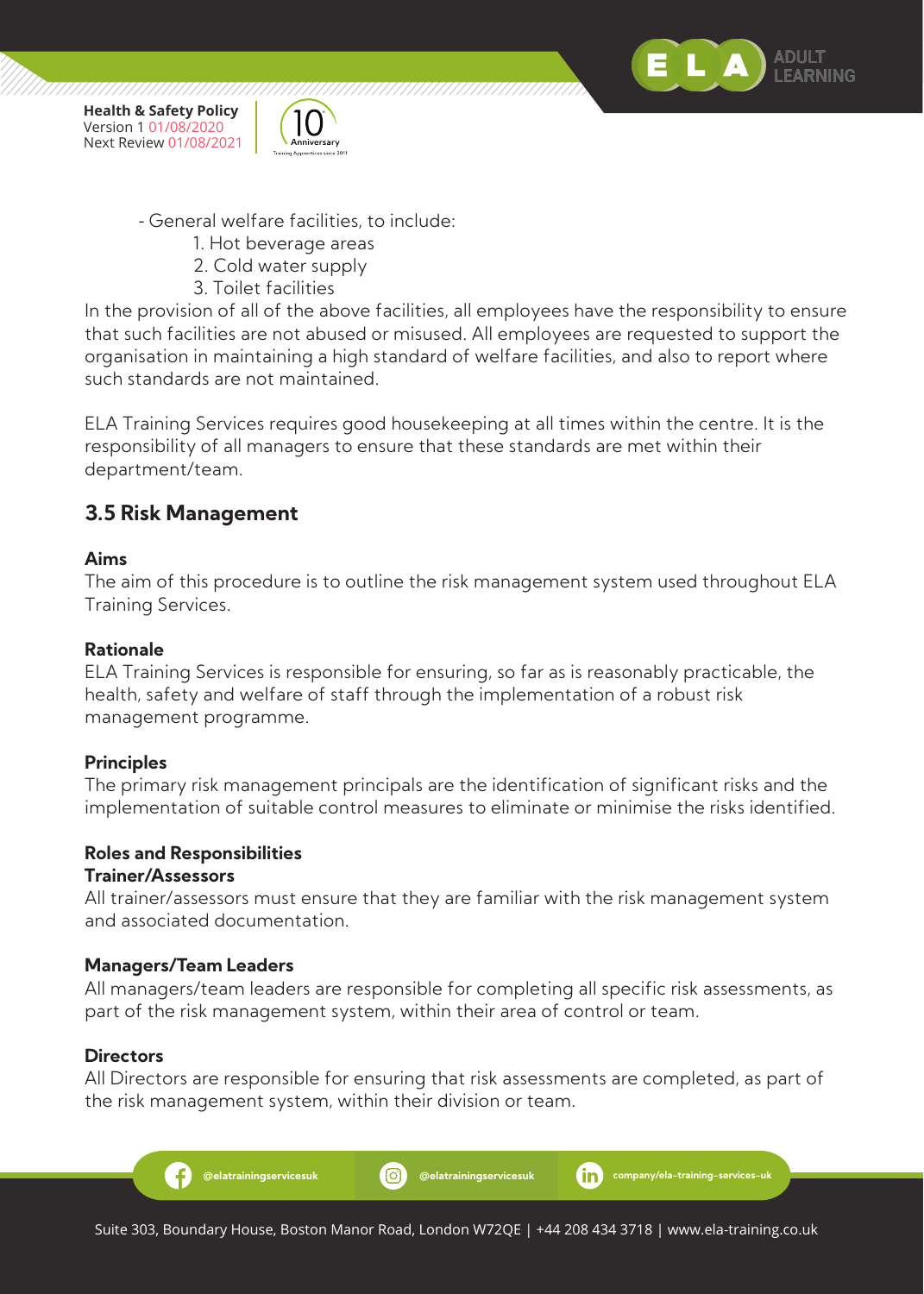



#### **Management of Systems**

It is the policy of ELA Training Services to carry out suitable and sufficient risk assessments of the risks to health and safety of our employees, and to others who might be affected by our work activities.

To ensure that this happens we will:

 Identify all hazards with a potential to cause harm to our employees and others who may be affected by our activities

Evaluate the probability and severity of potential injury or damage

 Analyse the options for eliminating, reducing or controlling the identified risks and then take the appropriate action

 Review the assessments periodically and particularly where they may no longer be valid or where there has been a significant change in the work activities or processes Each manager/team leader will be responsible for completing the risk assessment process for their designated centre/area/team. The process is to commence with the completion of a Management Risk Assessment. Additional specific risk assessments may be required for others identified risks.

The risk process is contained at appendix HS002 and the Management Risk Assessment at appendix HS003 of the Safety Policy. Once completed, a copy of the Management Risk Assessment should be forwarded to the Health and Safety Advisor. Additional risk assessments may then be requested.

#### **Further Information http://www.hse.gov.uk/risk assessment/**

Provision of a Risk Management File for each ELA Training Services Centre

- Control Of Substances Hazardous To Health Appendix HS 004
- Display Screen Equipment Appendix HS 005
- Manual Handling Policy Appendix HS 006
- Expectant And Nursing Mothers Policy Appendix HS 007

## **3.6 Stress Policy**

#### **Aims**

The aim of this procedure is to outline the management of stress throughout ELA Training Services.

#### **Rationale**

ELA Training Services is responsible for ensuring, so far as is reasonably practicable, the health, safety and welfare of staff through the implementation of a stress management system.

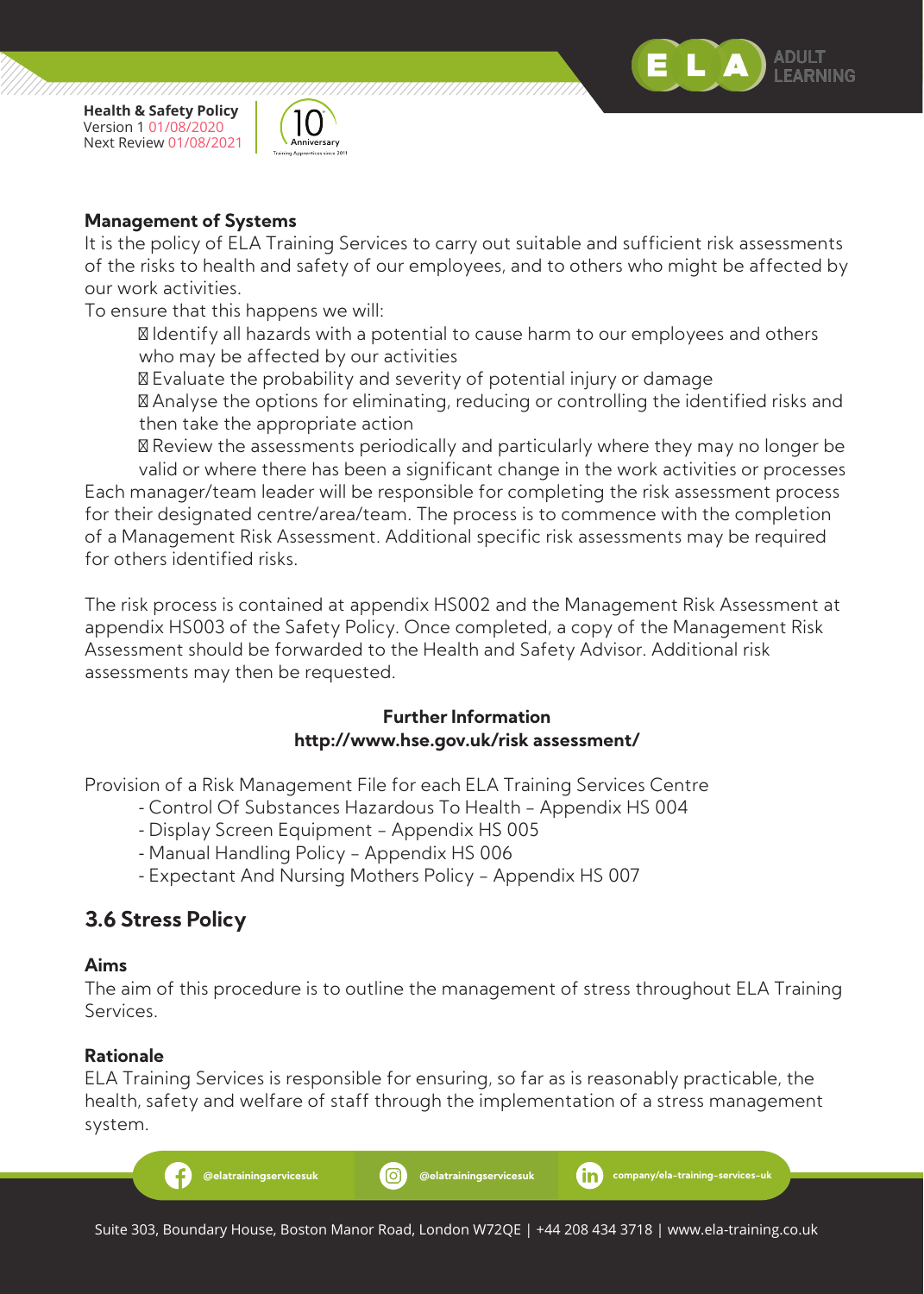



#### **Principles**

ELA Training Services will aim to implement the stress management principals contained within the Health and Safety Executive Stress Management Standards.

#### **Roles and Responsibilities**

#### **Trainer/Assessors**

All trainer/assessors must ensure that they are familiar with the ELA Training Services stress management principals.

#### **Managers/Team Leaders**

All managers/team leaders are responsible for monitoring workloads within their area of control or team and if required implementing the ELA Training Services stress management principals.

#### **Directors**

All Directors are responsible for monitoring the staff within their division or team and if required implement the ELA Training Services stress management principals.

#### **Management of Systems**

ELA Training Services will endeavour to comply with all legislation and good working practices and to aim to identify sources of stress in the workplace. Subsequently we will address areas of concern with the prime purpose of achieving a healthy workforce in which stress levels are as low as practicable.

To achieve this we will:

- Prevent stress by trying to control pressures to which employees are exposed.
- Encourage timely reaction by managers and the ability to recognise and deal with stress amongst employees as it arises.
- Promote and develop a supportive attitude to those employees identified as suffering from stress, including the development of strategies to deal with particular circumstances.
- Providing appropriate skills, training and resources needed for employees to do their jobs.
- Monitor for excessive working hours.
- Provide a Care Line facility and counselling services if required

#### **Monitoring**

Æ.

The following reports will be located on each personal file and will be used to monitor stress and provide an objective means of assessing the level of the problem and devising strategies for improvement: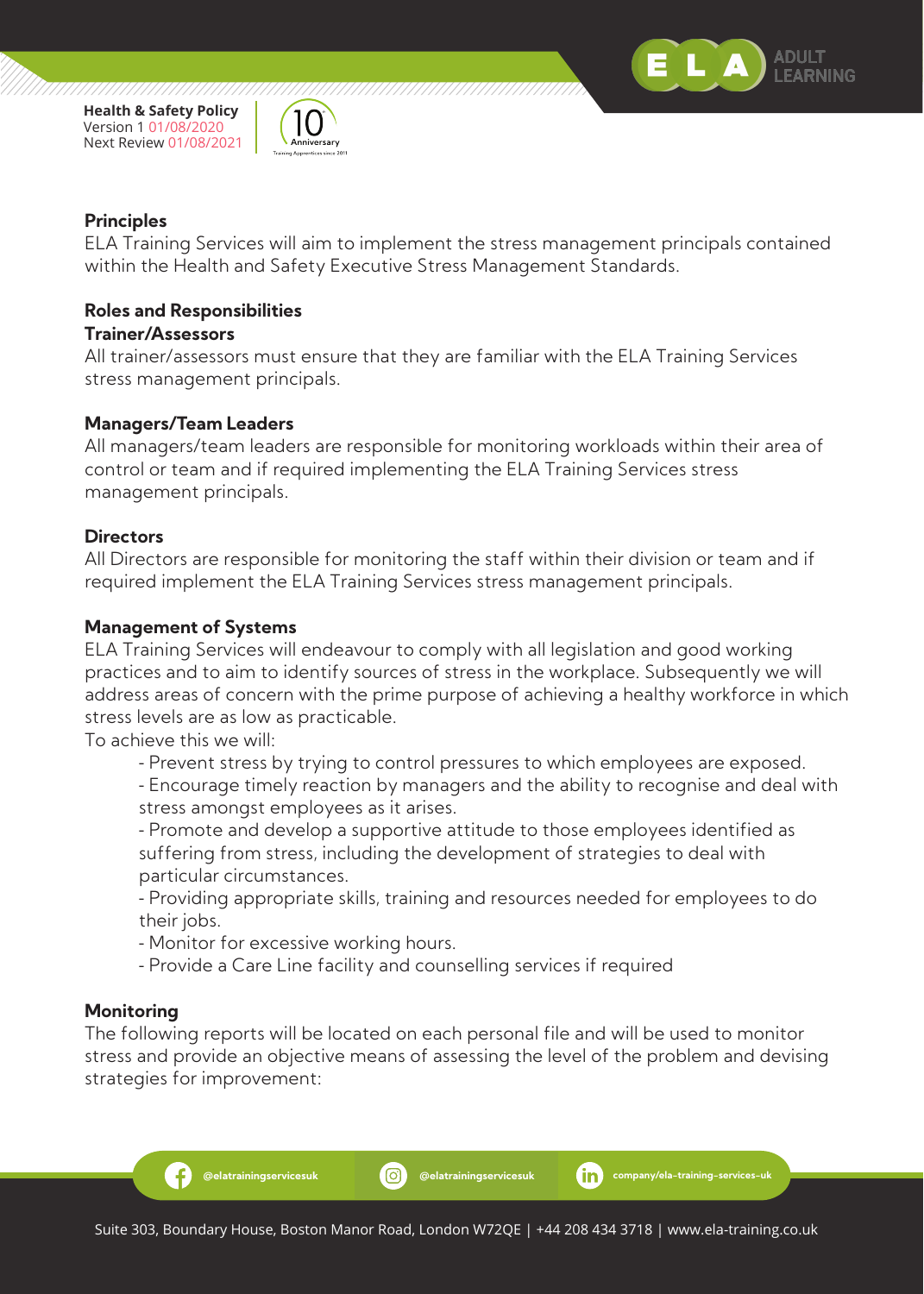



- Absence (reports on levels and reasons for employee absence).
- Employee appraisal and development.

#### **Further Information www.hse.gov.uk/stress/**

## **3.7 Training**

#### **Aims**

The aim of this procedure is to outline the safety specific training throughout ELA Training Services.

#### **Rationale**

ELA Training Services is responsible for ensuring, so far as is reasonably practicable, the health, safety and welfare of staff. Safety competency is an integral part of this responsibility.

#### **Principles**

In order to undertake their job roles all staff should be safety-competent through a number of mechanisms including specific safety-related training.

#### **Roles and Responsibilities**

#### **Trainer/Assessors**

All trainer/assessors must ensure that they complete all training requests by ELA training services. This includes the ELA Training Services induction programme and all job specific safety related training courses.

#### **Managers/Team Leaders**

All managers/team leaders are responsible for ensuring that all staff within their area of control complete all ELA Training Services and occupationally-specific training.

#### **Directors**

All Directors are responsible for ensuring that all staff within their area of control complete all ELA Training Services an occupationally specific training.

#### **Management of Systems**

Æ

ELA Training Services recognise the importance and value of health and safety training and are committed to providing adequate information, instruction and training for all employees.Training will be given in accordance with the requirements of the job role and tasks to be undertaken.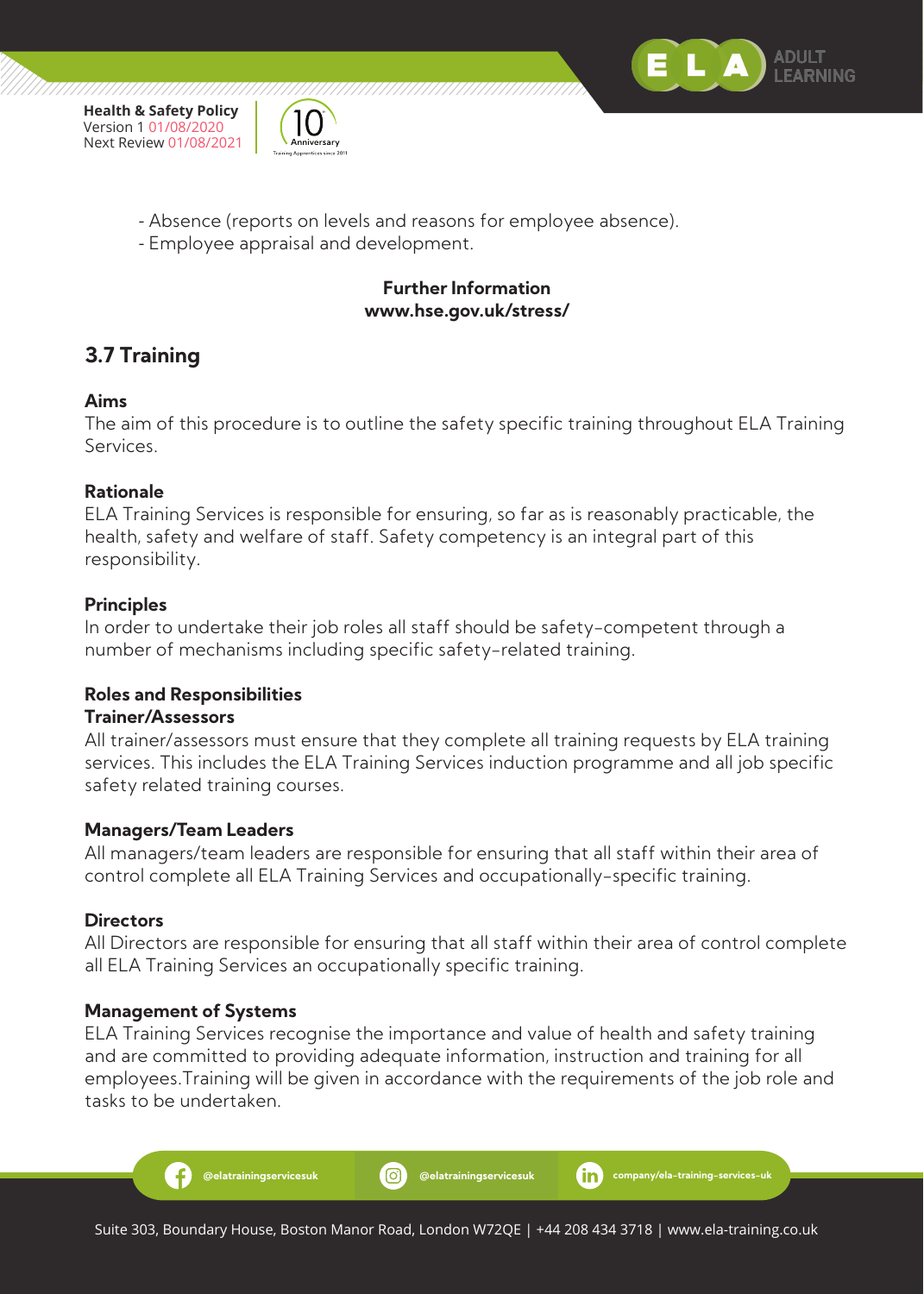



ELA TRAINING SERVICES will ensure that all new employees receive induction training covering the following, but will not be limited to:

- Health and Safety Policy
- Statutory and funding agency accident reporting procedures
- Fire arrangements and first aid facilities
- Safe manual handling
- Risk assessment policy
- Employee responsibilities

All staff who undertake ELA Training Services Registrations of employers must complete a bespoke training course accredited by the Chartered Institution of Occupational Safety and Health.

In addition to the above, additional specific information will be provided, relevant to the employees particular tasks or job, which will be arranged by the relevant Manager/Team Leader.

#### **Further Information www.hse.gov.uk/simple-health-safety/consult.htm**

## **3.8 Young Persons**

#### **Aims**

The aim of this procedure is to outline the system used throughout ELA Training Services for managing young people who are employees of ELA Training Services.

#### **Rationale**

ELA Training Services is responsible for ensuring, so far as is reasonably practicable, the health, safety and welfare of young people (under 18 years of age), employed by the company.

#### **Principles**

ELA Training Services will aim to prevent or reduce risks to young people employed by the company through the completion of risk assessments to identify any risk to their health arising from work activities.

#### **Roles and Responsibilities Trainer/Assessors**

Ð

All trainer/assessors must ensure that they are familiar with the risk management process for young people employed by ELA Training Services.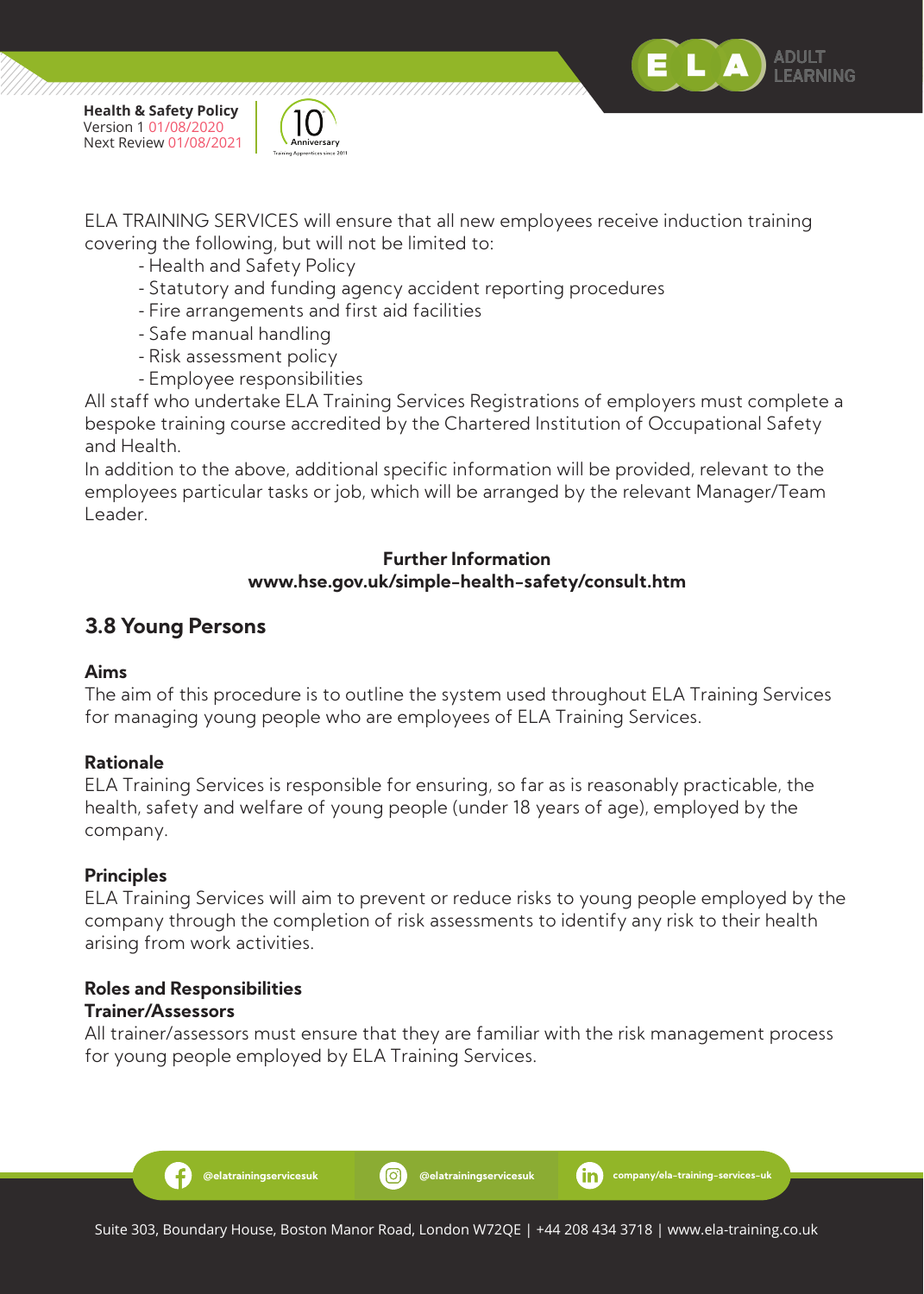



#### **Managers/Team Leaders**

All managers/team leaders are responsible for implementing and managing the risk management of young people within their team or ELA Training Services Centre.

#### **Directors**

All Directors are responsible for ensuring that any young person within their division or team is safe and that all safety systems specific to young people are implemented effectively.

#### **Management of Systems**

The management of young people is based on risk assessment. The risk assessment will take account of the young person's inexperience, lack of awareness and perception of risk in the workplace. The young person's job role will be assessed, on an individual basis, by their Manager/Team Leader - Appendix HS 008.

It is also our policy to prevent or reduce risks to young person by ensuring that they do not:

- Undertake any manual handling tasks without training and supervision
- Operate machinery e.g. shredders without training and supervision
- Spend excessive time at a workstation without taking adequate breaks

#### **3.9 Consultation and Communication with Employees**

#### **Aims**

The aim of this procedure is to outline the mechanisms used to consult with staff on safetyrelated matters throughout ELA Training Services.

#### **Rationale**

ELA Training Services is responsible for ensuring, so far as is reasonably practicable, the health, safety and welfare of staff. Consultation is a key element of this responsibility.

#### **Principles**

Consultation and communication are fundamental principles of an effective and robust safety culture.

#### **Roles and Responsibilities Trainer/Assessors**

Ð

All trainer/assessors must ensure that they attend all team meetings and raise any safety related issues with their manager/team leader.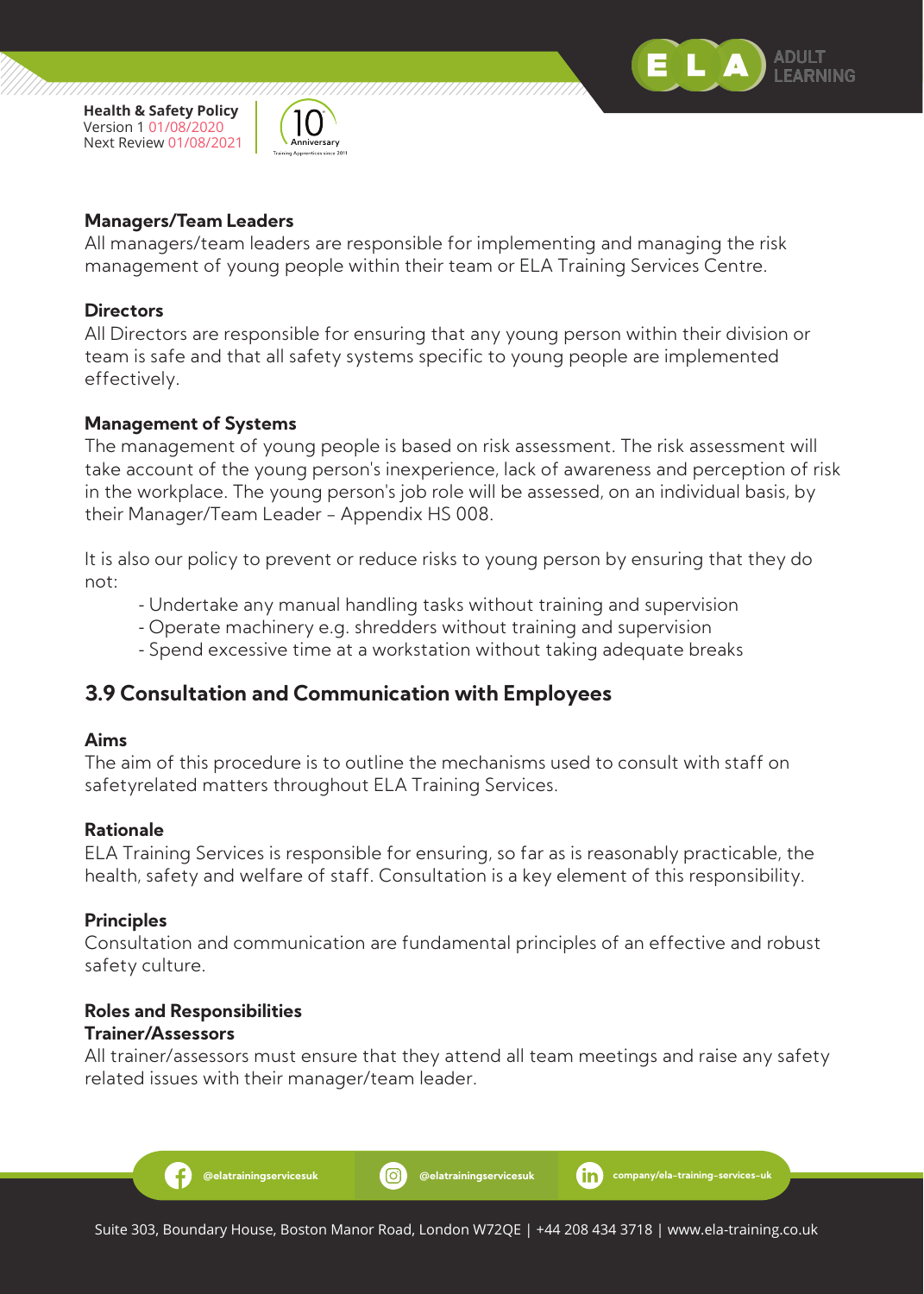



/////////////

#### **Managers/Team Leaders**

All managers/team leaders must progress any safety-related points raised by their team. This includes implementing any control measures and providing feedback to their staff.

#### **Directors**

All Directors are responsible for responding to any safety related issue raised by a member of staff within their division or team.

#### **Management of Systems**

In accordance with the requirements of the Health and Safety (Consultation with Employees) Regulations 1996 and the Management of Health and Safety at Work Regulations 1999, ELA Training Services is committed to ensuring the Health, Safety and Welfare of all its employees whilst at work.

Consultation and communication with employees on health and safety matters is a key element to the successful achievement of this objective. All employees are responsible for providing feedback on their views/concerns about the health and safety arrangements and to also report any defects or failings they identify. Consultation with employees will be undertaken by the inclusion of health and safety as a standing agenda item on all team meetings.

A timetable of consultation meetings, held every four months, will be published.

#### **Further Information www.hse.gov.uk/simple-health-safety/consult.htm**

#### **3.10 Alcohol, Drugs and Solvents**

#### **Aims**

The procedure outlines the policy on alcohol and drugs throughout ELA Training Services.

#### **Rationale**

ELA Training Services is responsible for ensuring, so far as is reasonably practicable, the health, safety and welfare of staff.

#### **Principles**

Ð

To ensure that employees do not expose themselves or other persons to risk from alcohol or drug misuse or abuse whilst at work.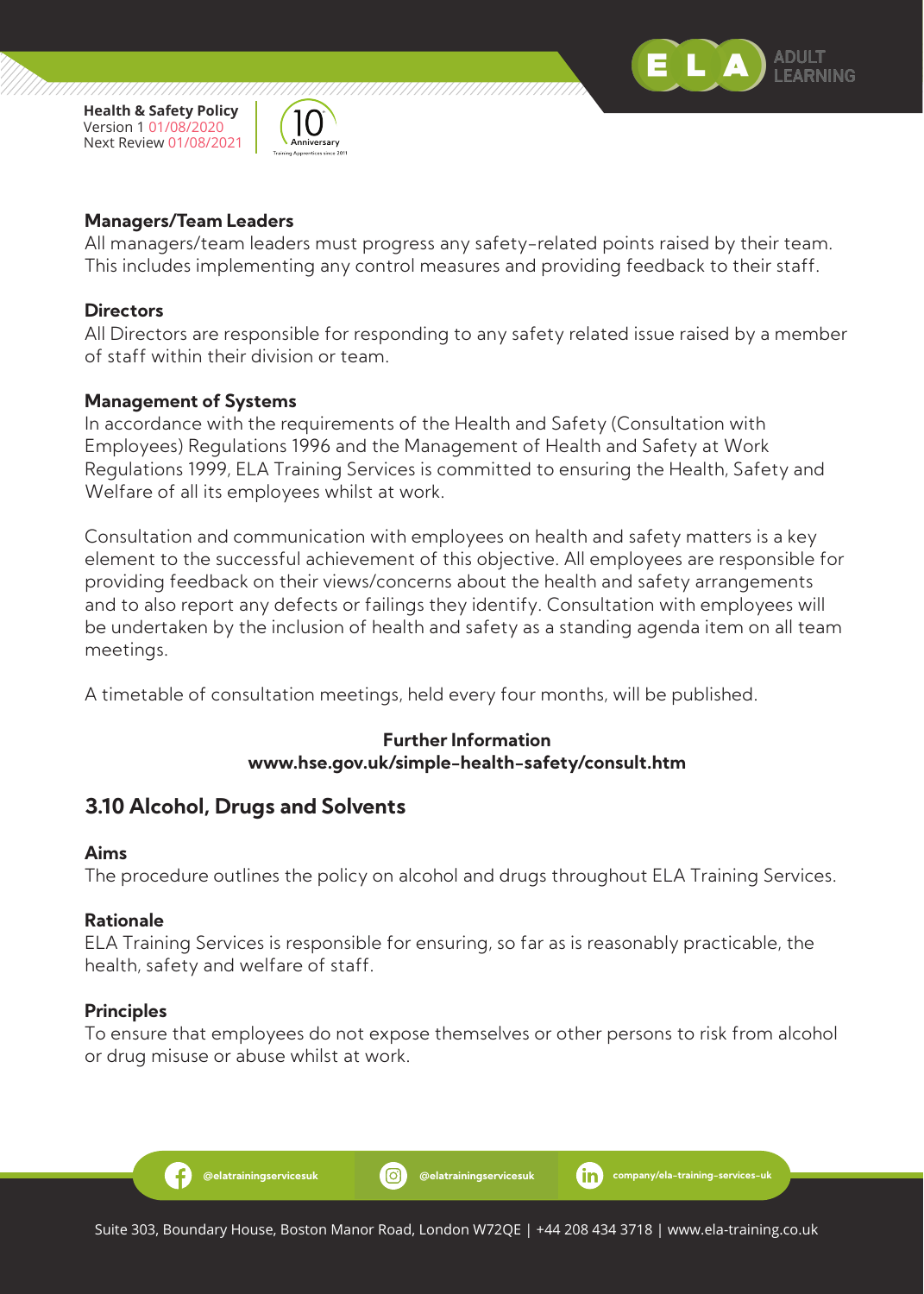



//////////////

#### **Roles and Responsibilities**

#### **Trainer/Assessors**

All trainer/assessors are responsible for reporting any work related alcohol or drug abuse to their Manager/Team Leader.

#### **Managers/Team Leaders**

All managers/team leaders are responsible for investigating any alcohol or drug related issue raised by a member of staff, within their area of control or team.

#### **Directors**

All Directors are responsible for investigating any alcohol or drug related issue reported to them by a member of staff.

#### **Management of Systems**

Ð

ELA Training Services is concerned that employees do not expose themselves or other persons to risks to their health or safety by acts or omissions at work. It is therefore the policy of ELA Training Services that all employees are fit and well when at work, as follows:

 No person will be allowed at work if they are under the influence of alcohol, drugs or solvents.

 Any employee who is aware of any person who is at work and under the influence of alcohol, drugs or solvents must report the matter immediately to their manager.

 Employees who are taking medication or prescribed drugs, which may affect their actions or reactions whilst at work, should inform their manager. Appropriate adjustments to the employee's day to day tasks may, or may not then be deemed necessary.

 The use of uncontrolled drugs or solvents whilst at work or being under the influence whilst at work, including being under the influence of alcohol, is considered by ELA Training Services to be very serious and subject to the same disciplinary action as any act of gross misconduct.

The relevant Manager/Team Leader is initially responsible for dealing with any alcohol or drug related issues within their team or area of control.

#### **Further Information www.hse.gov.uk/alcoholdrugs/ www.hse.gov.uk/alcoholdrugs/alcohol.htm**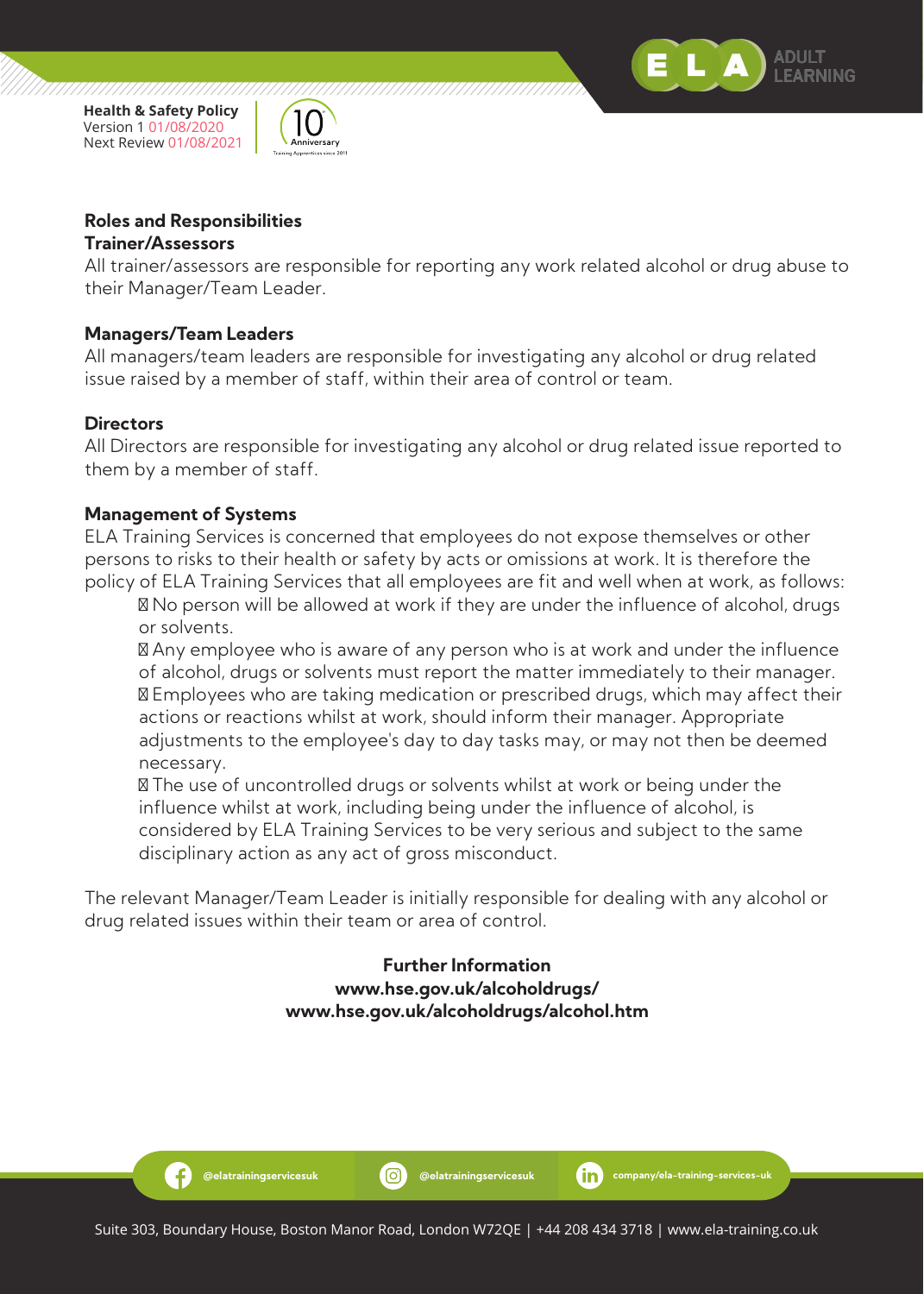



## **3.11 Lone-Working Policy**

#### **Aims**

The aim of this procedure is to outline the system for lone-working by ELA Training Services staff.

#### **Rationale**

ELA Training Services is responsible for ensuring, so far as is reasonably practicable, the health, safety and welfare of staff, including whilst working alone.

#### **Principles**

The management of staff who work alone in an ELA Training Services centre, or who work away from a fixed base will be managed as part of the risk management process.

#### **Roles and Responsibilities**

#### **Trainer/Assessors**

All trainer/assessors must ensure that they are familiar with the lone worker management system and associated documentation.

#### **Managers/Team Leaders**

All managers/team leaders are responsible for managing lone working of staff and for completing all specific risk assessments, as part of the risk management system, within their area of control or team.

#### **Directors**

All Directors are responsible for ensuring Managers and Team Leaders manage lone working of staff as part of the risk management system, within their division or team.

#### **Management of Systems**

Ð

ELA Training Services recognises its responsibility to assess the risks to lone workers and to take steps to avoid or control the risk where necessary. Where relevant to the employee's job role this will be highlighted as part of the Management Risk Assessment completed by Managers/Team Leaders.

Lone workers can be grouped into the following areas:

- Workers in fixed establishments.
- Mobile workers working away from their fixed base.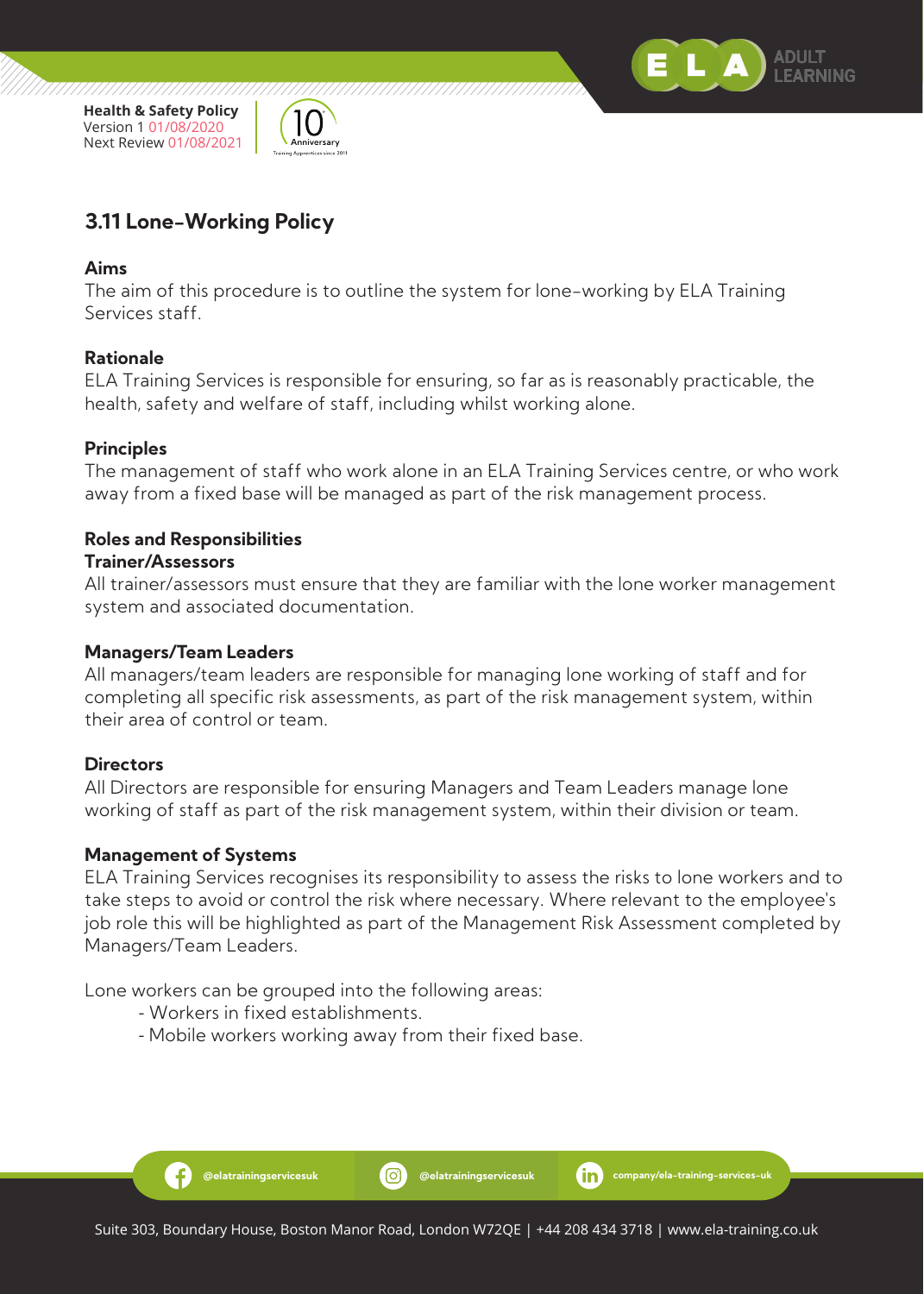



77777777777777

Within our organisation, the second category pre-dominantly applies, where certain employees may be required to visit commercial premises as part of their duties. Where this is necessary, the following steps should be followed:

 - The employee should ensure that the calendar within their PC is fully up to date, highlighting their offsite location

- The employee must have a mechanism for raising the alarm e.g. a mobile phone
- Regular contact is made between the employee and the office using a phone

Examples of occurrences which may happen whilst working alone are:

- A road traffic accident
- Personal attack
- Involvement in a major incident
- Any other professional concern

In the first instances, any of these occurrences should be reported to the relevant Manager/Team Leader immediately.

Each team leader should define and agree the lone working systems and include this in the area induction.

Where appropriate Lone Working will be assessed, on an individual basis, by the employees Manage/Team Leader during the completion of the Management Risk Assessment. The specific Lone Worker Risk Assessment can be located at appendix HS01 2 of the Safety Policy.

Further Information www.hse.gov.uk/toolbox/workers/lone.htm www.hse.gov.uk/pubns/indg73.pdf

## **3.12 Driving Policy**

Ŧ

#### **Aims**

The aim of this procedure is to outline the policy on managing risk from ELA Training Services staff driving for work.

#### **Rationale**

ELA Training Services is responsible for ensuring, so far as is reasonably practicable, the health, safety and welfare of staff, including whilst driving a motor vehicle in the course of their employment.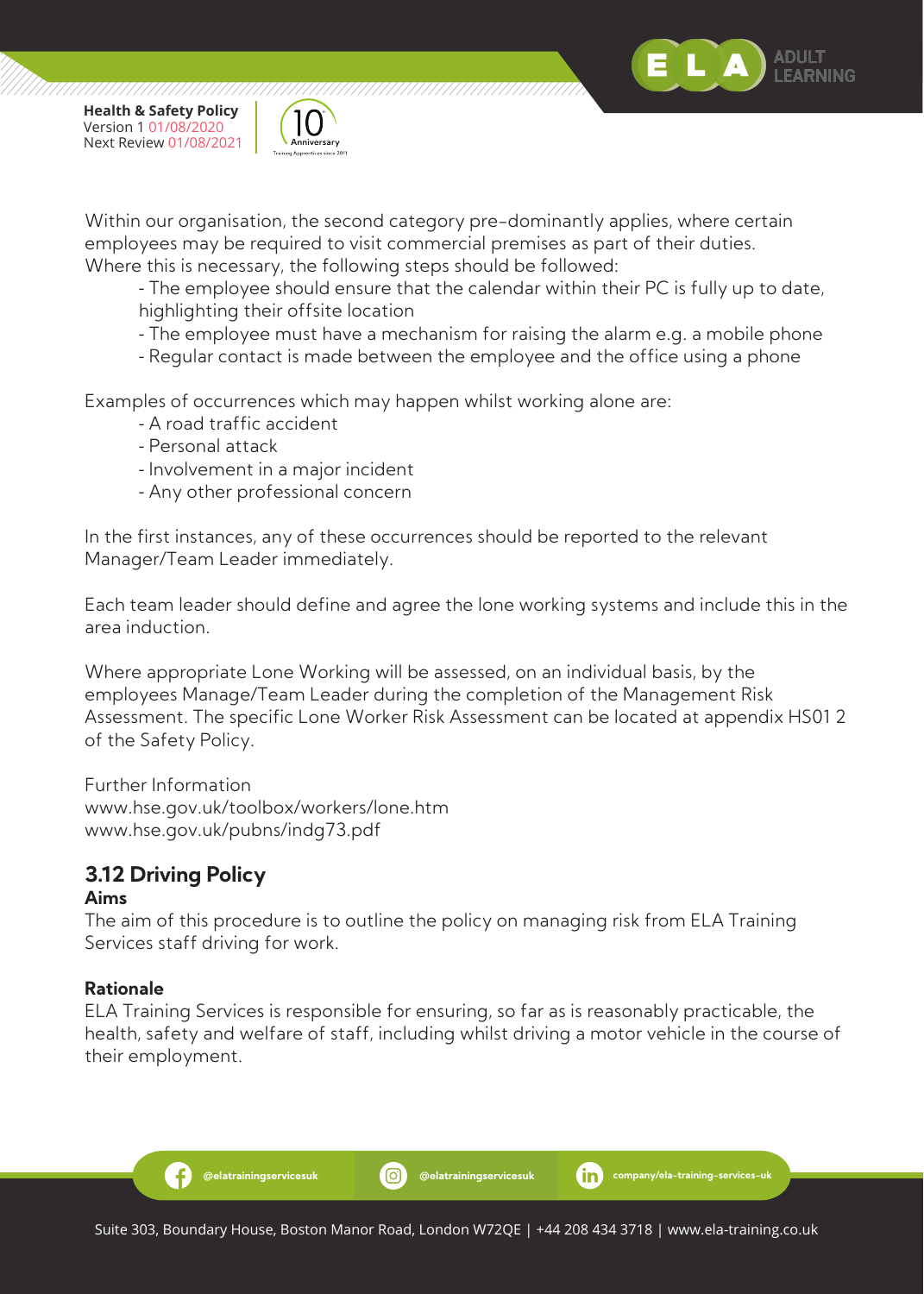



#### **Principles**

To ensure, so far as is reasonably practical, the safety of relevant staff, other road users and pedestrians, whilst driving for work purposes.

#### **Roles and Responsibilities**

#### **Trainer/Assessors**

All trainer/assessors must ensure that they are familiar with the driving policy and associated documentation.

#### **Managers/Team Leaders**

All managers/team leaders are responsible for implementing any specific requirements of the driving policy for staff within their area of control or team.

#### **Directors**

All Directors are responsible for ensuring that Managers/Team Leaders implement the driving policy for staff within their division or team.

#### **Management of Systems**

Ð

It is ELA Training Services policy that employees undertaking driving duties are competent to drive the vehicle being used. This can be an ELA Training Services contract vehicle, or a private vehicle owned by the member of staff and used for business. To that effect, those employees shall maintain a current UK driving licence.

Where the maintenance of a driving licence is a condition of the employment of staff, those who lose their licence through the courts must report the loss to their manager.

Drivers are expected to abide with all applicable road traffic legislation and the Highway Code.

When employees are driving any vehicle on ELA Training Services business, they should consider the following points:

- Concentrate at all times in order to avoid accidents

 - Do not drive excessively for long periods. When you feel tired, stop at a safe location and rest

- Know the capabilities of your vehicle and exercise restraint
- Consider other road users, giving the correct signals in good time
- Drive at the permitted speed limit only
- Know the Highway Code, and apply it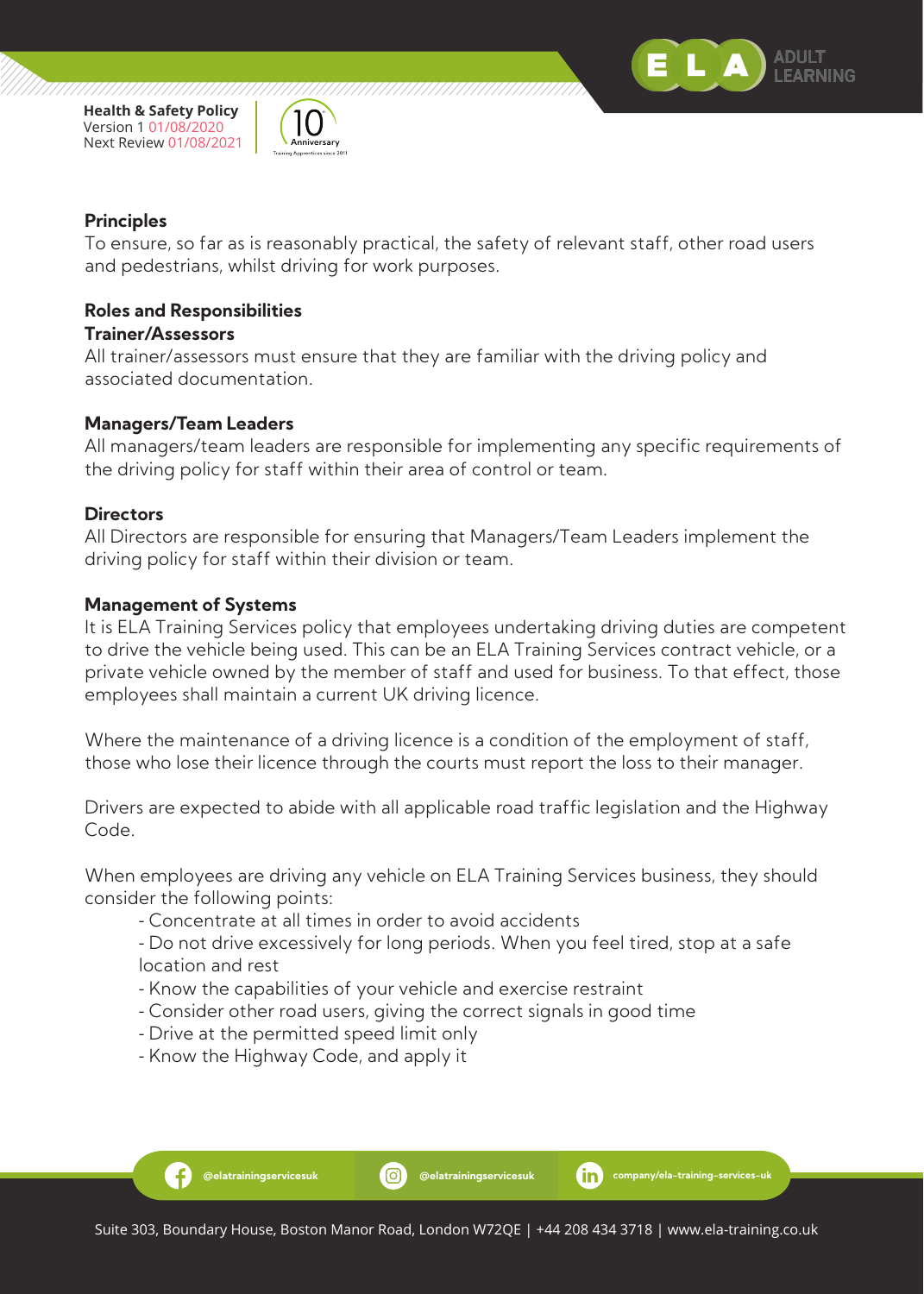



Where the employee uses their own vehicle for business use, it is the responsibility of the employee to ensure that the vehicle is serviced, has a current MOT and a business use insurance policy.

Employees must be aware of any prescription medication, which may result in drowsiness or any other incapacity whilst driving.

Should an employee be involved in a road traffic accident, whilst on company business, it is the responsibility of the manager to report the incident, in writing to the Health and Safety Advisor.

Employees are reminded that when attending client's premises, they must abide and adhere to all health and safety arrangements applicable to that location.

The Highway Code, the Department of Transport and the Health and Safety Executive guidance, states that drivers should take a 15 minute break in every 2 hours of driving.

All staff, on ELA Training Services business, are not to drive for an excessive period and put themselves and other road users in danger.

Any concerns over driving on ELA Training Services business should be referred to the relevant Manager/Team Leader.

#### **3.13 In Car Communication Equipment**

Ŧ

The use of a telephone handset in a vehicle, whilst the vehicle is in motion, is contrary to the requirements of the Highway Code, the Approved Code of Practice, which supports the Road Traffic Act. A Police prosecution of "driving without due care and attention" is therefore possible, sighting the requirements of the Highway Code.

All company employees are issued with a company phone for use in connection with their duties. The company may change the choice of provider as it deems necessary but currently all calls made between staff using their company mobile phone are free. Therefore any phone communication between staff should be made on your company mobile.

Individual staff may use their mobile phone for reasonable personal use, but not for overseas calls or premium rate number calls unless directly concerned with company business. Line managers will determine excessive use of personal calls to set limits or seek repayment of excessive costs.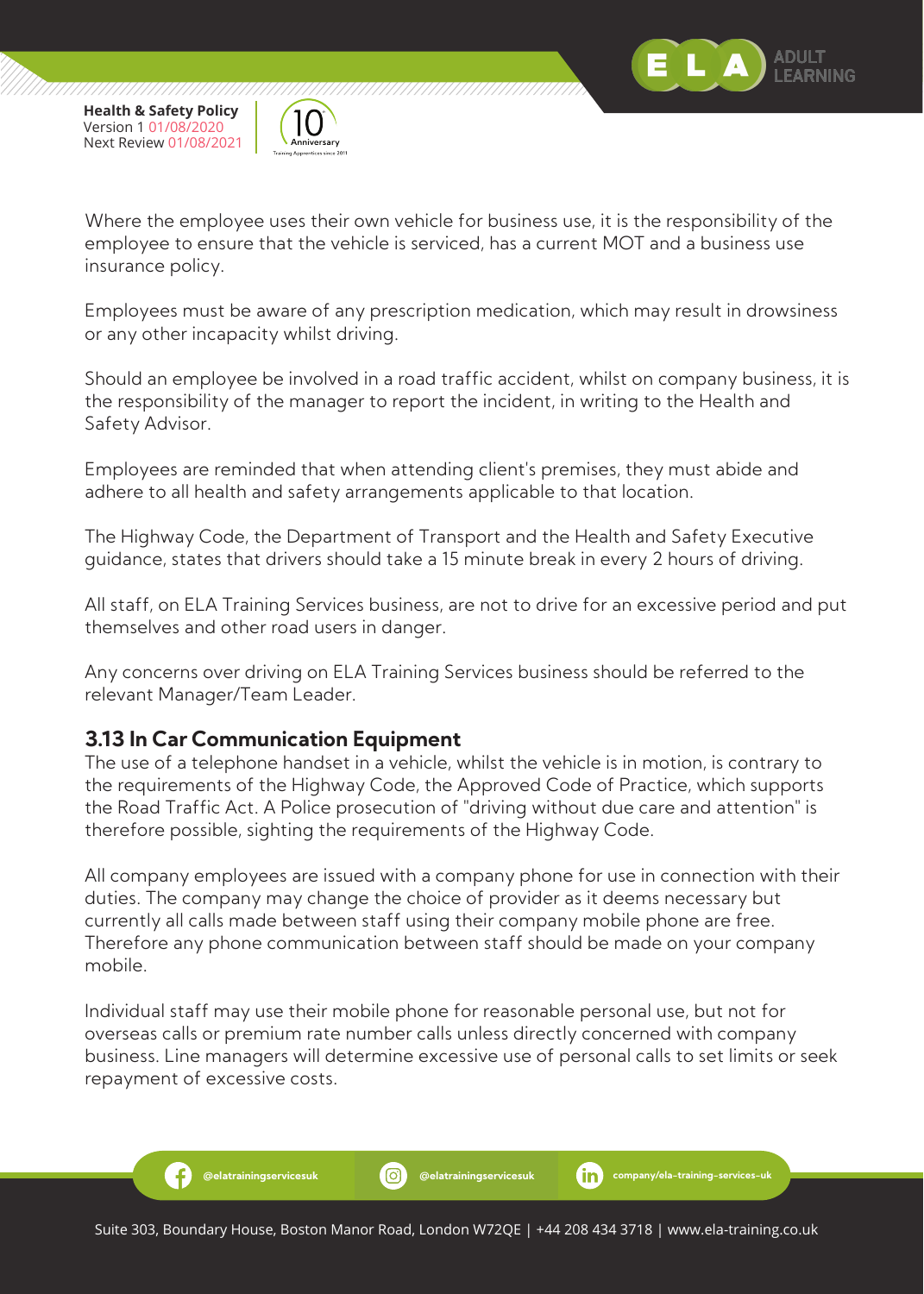

//////////////



Mobile phones from ELA Training Services have the facility to photograph, video and audio record. These facilities are to enable staff to record evidence for learners' apprenticeship qualifications and to record other documentation required for company purposes. It is the duty of all staff to fully familiarize themselves to operate these features on their company mobile phone.

The company does not require any member of staff to use their mobile phone while driving their vehicle, (whether a company vehicle, their own vehicle or any other vehicle they may be driving). This applies whether a hands-free device or not is available.

Therefore it is not permitted for any member of staff to make or receive calls or texts whilst driving using their company mobile phone or similarly to use any other mobile phone or device in their possession to make or receive calls or texts on company business. Breaking or ignoring this policy will result in disciplinary action being taken. Furthermore staffs are forbidden to use any other mobile phone or device in their possession to make or receive personal calls or texts whilst driving a company vehicle. This policy applies at all times whenever the person is driving a company vehicle, including home to work and company business trips and at all times when the person has a company mobile phone whilst driving any other vehicle.

The company strongly recommends staff refrain from using any personal mobile phone or device in their possession when driving any non-company vehicle

#### **Further Information www.hse.gov.uk/workplacetransport/drivingforwork.htm www.hse.gov.uk/roadsafety/ www.hse.qov.uk/pubns/indq382.pdf**

## **3.14 Working from Home**

#### **Aims**

The aim of this procedure is to outline the policy on home working within ELA Training Services. Home workers are those people contracted to work at home for an employer.

#### **Rationale**

Ŧ

ELA Training Services is responsible for ensuring, so far as is reasonably practicable, the health, safety and welfare of staff.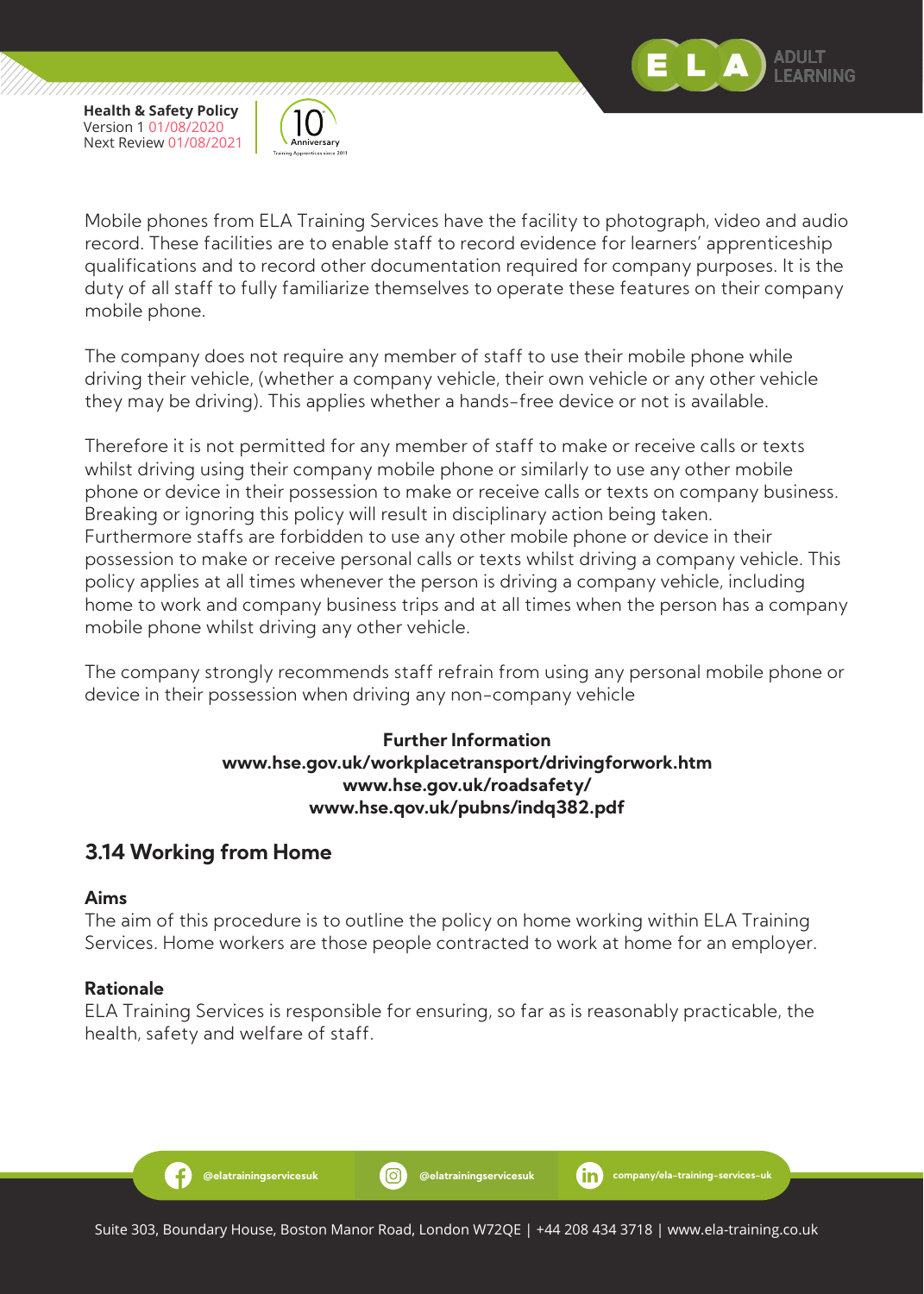



#### **Principles**

It is the position of ELA Training Services that whilst a number of staff may choose to work from home occasionally, there are no contracted home workers, as the normal place of work is the office

#### **Roles and Responsibilities Trainer/Assessors**

Trainer/assessors may, provided the business of the organisation is not inconvenienced and the line manager is in agreement, request to work at home if needed.

Employees should note that here is no right to work at home and that they are normally required to be present at their place of work.

#### **Managers/Team Leaders**

Managers/Team Leaders should not unreasonably refuse a request to work from home.

#### **Management of Systems**

There is no contractual right to home working. However the view of ELA Training Services that where necessary, provided the business of the organisation is not inconvenienced and the line manager is in agreement, employees can work at home if needed.

#### **Further Information www.hse.gov.uk/toolbox/workers/home.htm**

#### **3.15 Placement Employer Vetting Systems**

#### **Aims**

The aim of this procedure is to outline the standard system for completing the placement employer site registration process by all staff throughout ELA Training Services.

#### **Rationale**

ELA Training Services is responsible for verifying, so far as is reasonably practicable, that employers who accept funded training provision are complying with their statutory business obligations.

#### **Principles**

Ð

To ensure the completion of a robust placement employer site registration prior to the commencement of funded training.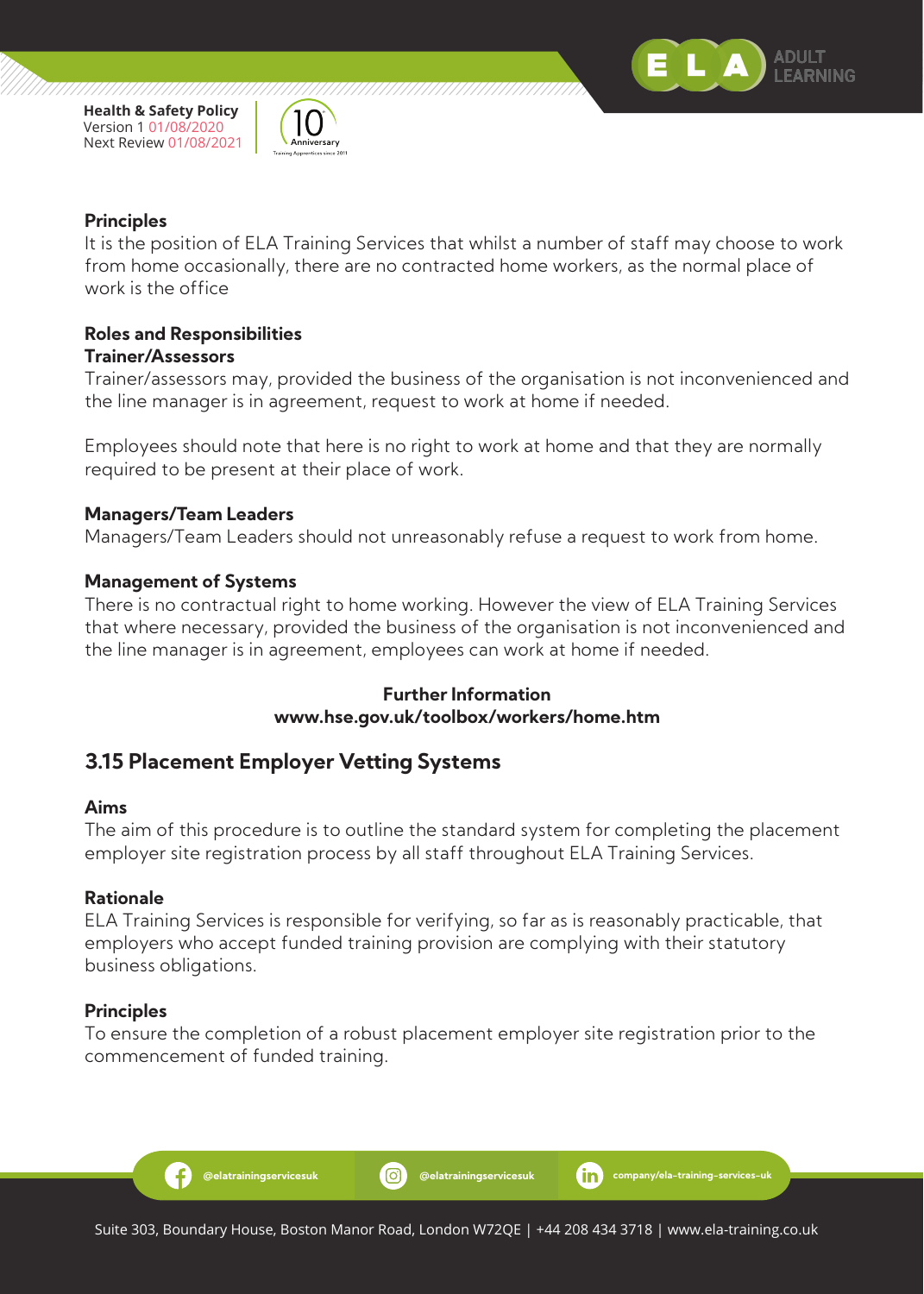



/////////////

#### **Roles and Responsibilities Trainer/Assessors**

All trainer/assessors must ensure that they are familiar with the placement employer management system and associated documentation. Every assessor who undertakes the site registration must be competent and have completed the IOSH accredited bespoke training course.

#### **Managers/Team Leaders**

All managers/team leaders are responsible for ensuring that the placement employer site registration management system and associated documentation is implemented in an effective and robust manner within their area or team.

#### **Directors**

All Directors are responsible for ensuring that placement employer management system and associated documentation is implemented effectively within their division or team.

#### **Management of Systems**

Relevant procedures and associated documentation used by ELA Training Services for the implementation of the placement employer vetting and monitoring systems are contained within Appendix HS009 to the Safety Policy.

#### **3.16 Safe Learner Systems**

When working with young people, ELA Training Services will endeavour to verify a placement by way of an employer induction and include safety at each progress review meeting.

Relevant procedures and associated documentation used by ELA TRAINING SERVICES for the implementation of the safe learner systems are contained within Appendix HS 010 to the Safety Policy

#### **3.17 Off-Site Learning Provision**

Æ

Prior to any learning taking place with Learners at an off-site venue, the Trainer Assessor must visit the venue and complete the Delivery Venue Checklist with the venue representative.

To ensure that the venue is a safe, healthy and supportive environment for learning, the Delivery Venue Checklist should be completed in full and signed by the Trainer Assessor and a representative of the venue. The Delivery Venue Checklist can be located at Appendix HS 011 to the Safety Policy.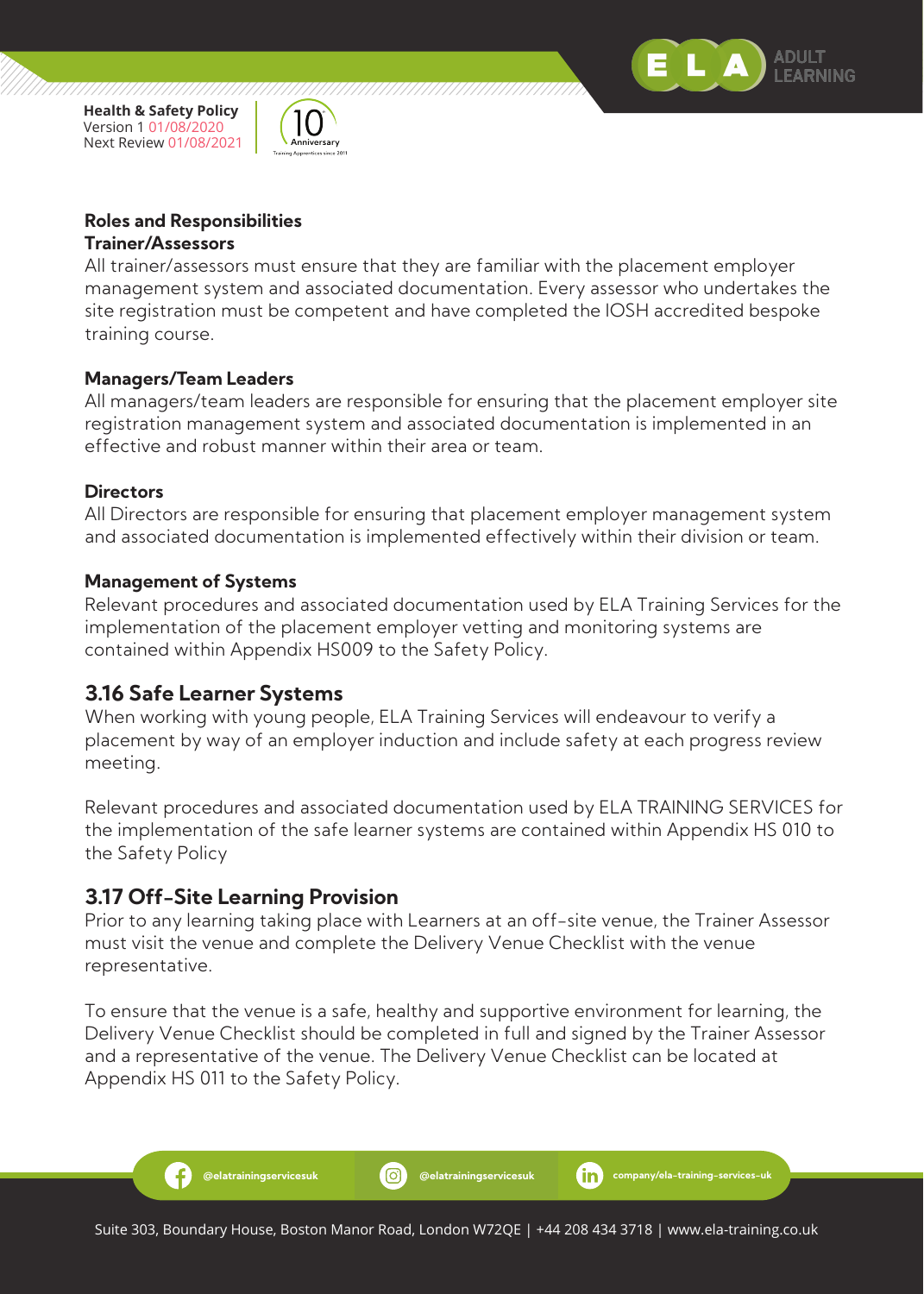



Any areas of concern raised during the completion of the checklist should be forwarded to the Director of Operations in the first instance.

## **3.18 Management Review & Audit**

#### **Aims**

The aim of this procedure is to outline system for completing a review and audit of the ELA Training Services Safety Management System.

#### **Rationale**

ELA Training Services is responsible for ensuring, so far as is reasonably practicable, the health, safety and welfare of staff.

#### **Principles**

To ensure the health, safety and welfare of staff is achieved by way of the development, implementation and review of a robust safety management system

#### **Roles and Responsibilities**

#### **Trainer/Assessors**

All trainer/assessors must ensure that they are familiar with and comply with the contents of the safety management system and co-operate with any review undertaken.

#### **Managers/Team Leaders**

All managers/team leaders are responsible for implementing the management system, raising any concerns or requests for change and playing any active part in the review process.

#### **Directors**

All Directors are responsible for working with the Safety Adviser as part of the review process and for authorising any developments and changes within the safety management systems.

#### **Management of Systems**

Ð

It is the policy of Ela Training Services to ensure that the safety management system is robust and dynamic. To achieve this, we will regularly review the system to ensure that it continues to provide suitable and sufficient safety systems and procedures for employees that reflect our business activities.